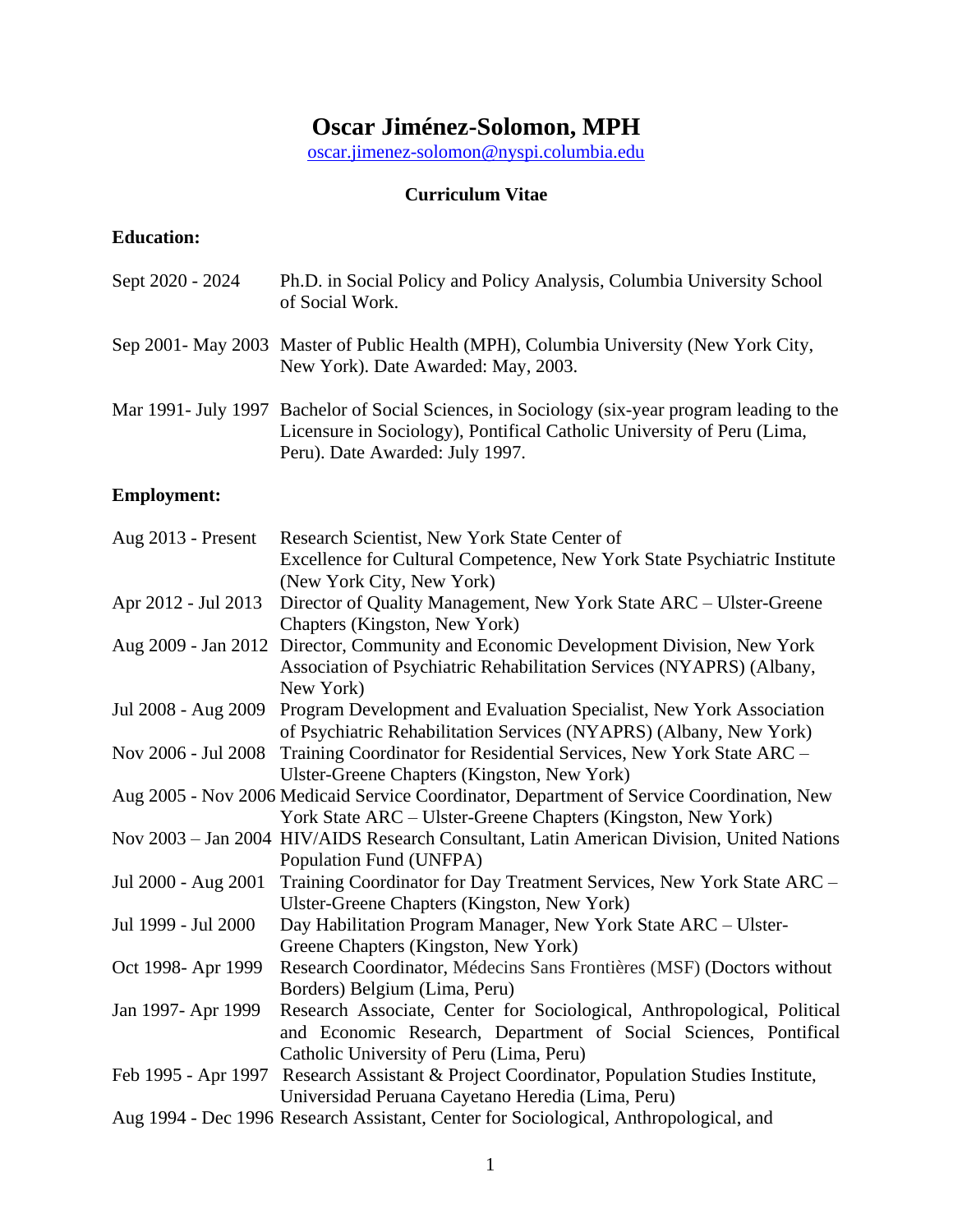Economic Research, Department of Social Sciences, Pontifical Catholic University of Peru (Lima, Peru)

### **Academic Appointments**

| Sept $2020$ – Present | Departmental/Doctoral Research Assistant, School of Social Work,                             |
|-----------------------|----------------------------------------------------------------------------------------------|
|                       | Columbia Univesity                                                                           |
|                       | Nov 2015–Aug 2020 Senior Staff Associate/ Officer of Research (in Psychiatry), Department of |
|                       | Psychiatry, Columbia University (New York, New York)                                         |
| May 2016-Present      | Adjunct Instructor, Department of Psychiatric Rehabilitation and                             |
|                       | Counseling Professions, Rutgers University                                                   |
| Aug 2003- Jul 2004    | Staff Associate/Officer of Research, Mailman School of Public Health,                        |
|                       | Columbia University (New York City, New York)                                                |
| Jan 1997- Apr 1999    | Research Associate, Center for Sociological, Anthropological, Political                      |
|                       | and Economic Research, Department of Social Sciences, Pontifical                             |
|                       | Catholic University of Peru (Lima, Peru)                                                     |

#### **Training and Fellowships**

|                     | January 2022-Present Pre-Doctoral Research Fellow, US Collaborative of Poverty Centers. |
|---------------------|-----------------------------------------------------------------------------------------|
|                     | Funding provided by the Institute for Research on Poverty at University of              |
|                     | Wisconsin at Madison.                                                                   |
| Sep 2001-May 2003   | Latino Research Fellow, Heilbrunn Department of Population and Family                   |
|                     | Health, Mailman School of Public Health, Columbia University (New                       |
|                     | York City, New York)                                                                    |
| Sep 1994 - Jul 1996 | Ford Foundation Sexual and Reproductive Health Fellow, Center for                       |
|                     | Sociological, Anthropological, and Economic Research, Department of                     |
|                     | Social Sciences, Pontifical Catholic University of Peru                                 |
|                     |                                                                                         |

#### **Membership, Offices, and Committee Assignments in Professional Societies:**

| World Association for Cultural Psychiatry, 5 <sup>th</sup> World Congress of Cultural |
|---------------------------------------------------------------------------------------|
| Psychiatry, Local Organizing Committee Chair                                          |
| American Society for Hispanic Psychiatry, New York City Chapter Co-                   |
| Chair.                                                                                |
| Inter-American Society of Psychology, Poverty and Psychology                          |
| Committee, Co-Chair                                                                   |
| International Sociological Association (ISA)                                          |
| American Psychological Association (APA)                                              |
| American Public Health Association (APHA)                                             |
|                                                                                       |

#### **Boards of Directors/Trustees Positions**

| 2017-Present | National Disability Institute, Board of Directors                     |
|--------------|-----------------------------------------------------------------------|
| 2019-Present | New York State Suicide Prevention Council, Council Member             |
| 2018-Present | EmpoweredNYC, a project of the New York City Mayor's Office for       |
|              | People with Disabilities & Office of Financial Empowerment, Advisory  |
|              | Board                                                                 |
| 2016-Present | Academy of Peer Services, Advisory Council Member                     |
| 2016-Present | OnTrackNY, New York State Psychiatric Institute, Executive Committee, |
|              | Member                                                                |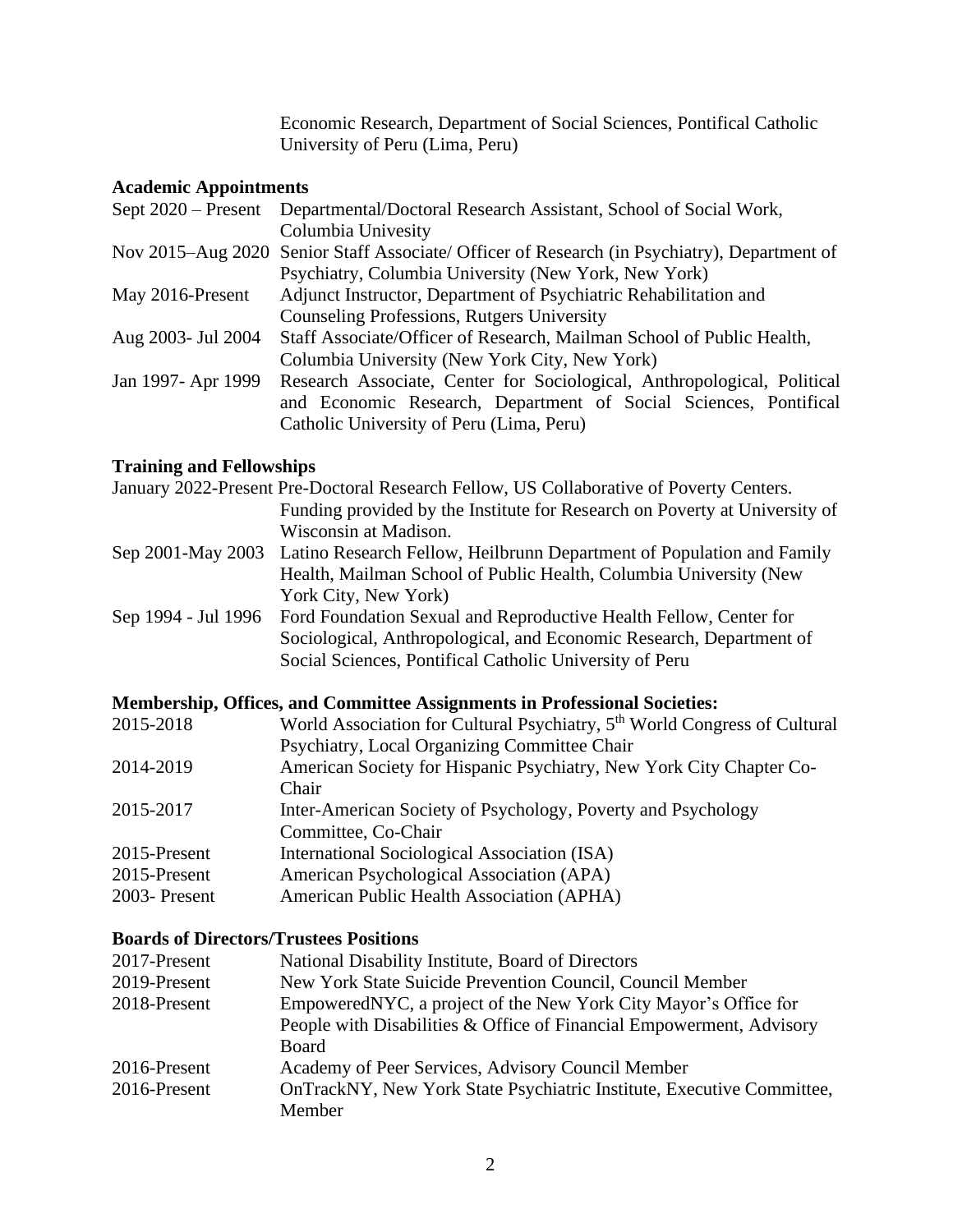| 2016-2019         | American Society for Hispanic Psychiatry, Treasurer             |
|-------------------|-----------------------------------------------------------------|
| 2014-2019         | American Society for Hispanic Psychiatry, Board Member          |
| Sept 2013-Present | New York State Office of Mental Health (NYS OMH), Multicultural |
|                   | Advisory Committee (Consultant to the NYS OMH Commissioner),    |
|                   | Member                                                          |
| July 2012-2014    | Two Together, Inc., Board Member                                |

## **Teaching Responsibilities**

| 2018 - Present | Instructor, Course "Introduction to Peer Support Principles and Practices,"<br>requirement of the undergraduate Certificate in Peer Support, Department of<br>Psychiatric Rehabilitation and Counseling Professions, Rutgers University                                                |
|----------------|----------------------------------------------------------------------------------------------------------------------------------------------------------------------------------------------------------------------------------------------------------------------------------------|
| $2016 - 2017$  | Instructor, Course "Social and Cultural Diversity Issues," requirement of<br>program leading to Master's in Rehabilitation, Department of Psychiatric<br>Rehabilitation and Counseling Professions, Rutgers University                                                                 |
| 2015           | Guest Lecturer, Course "Diagnosis and Eco-systemic Intervention," Master's<br>in Child and Youth Mental Health, Catholic University of Maule (Chile),<br>Assistant Prof. Dr. Pablo Méndez-Bustos. Topic: "Promoting Financial<br>Wellness through Peer-Supported Economic Empowerment" |
| 2015           | Guest Lecturer, Course "Diagnosis and Eco-systemic Intervention," Master's<br>in Child and Youth Mental Health, Catholic University of Maule (Chile),<br>Assistant Prof. Dr. Pablo Méndez-Bustos. Topic: "DSM-5 Cultural<br>Formulation Interview"                                     |
| 2010           | Guest lecturer, SUNY Albany, Master's in Rehabilitation Counseling Program,<br>State University of New York at Albany. Topic: "Person-Centered and<br>Recovery-Oriented Employment Services."                                                                                          |
| 2002-2003      | Teaching Assistant, Latino Health Course, Master of Public Health Program,<br>Maliman School of Public Health, Columbia University, Professor Dr. Marilyn<br>Aguirre-Molina                                                                                                            |
| 1997-1998      | Guest Lecturer, Qualitative Methods Analysis, Research Methods Course,<br>Master of Public Health Program, Universidad Peruana Cayetano Heredia,<br>Professor Humberto Castillo, MD                                                                                                    |
| 1994-1995      | Teaching Assistant, Social Network Research Course, Sociology Program,<br>Pontifical Catholic University of Peru, Associate Professor, Dr. Adolfo<br>Panficci                                                                                                                          |
|                |                                                                                                                                                                                                                                                                                        |

## *Clinician and mental health provider training experience*

2010-2012 Lead Trainer, We Can Work and We Can Save Peer Facilitator Training, two-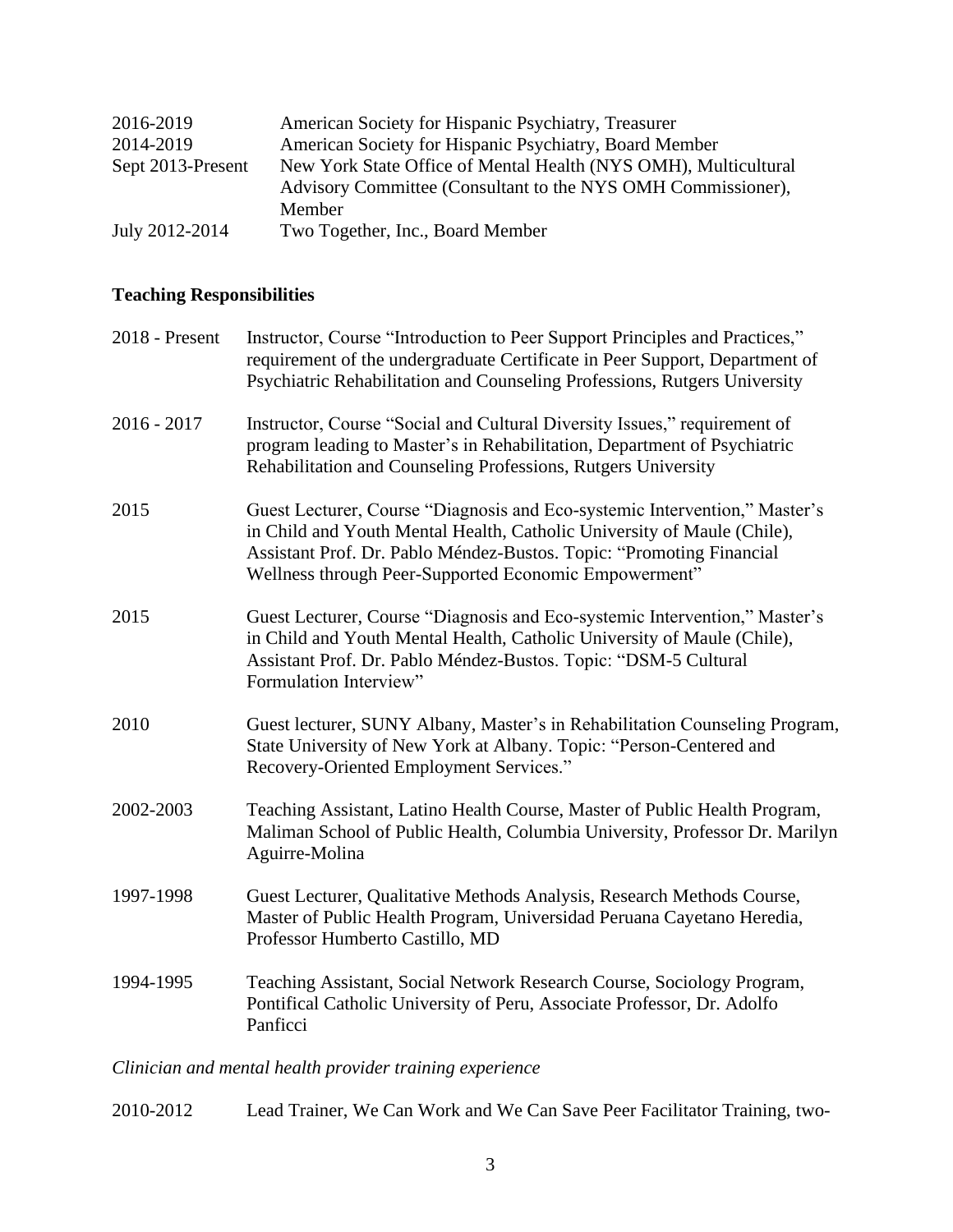|           | day training program conducted for Peer Specialists conducted in several<br>regions across New York State, New York Association of Psychiatric<br><b>Rehabilitation Services (NYAPRS)</b>  |
|-----------|--------------------------------------------------------------------------------------------------------------------------------------------------------------------------------------------|
| 2008-2012 | Employment and Economic Self-sufficiency Trainer for Personalized<br>Recovery-Oriented Services, New York Association of Psychiatric<br><b>Rehabilitation Services (NYAPRS)</b>            |
| 2009-2011 | Trainer on Recovery-Oriented Employment Practices, Real JOBSNY, a joint<br>program of the Syracuse University Burton Blatt Institute and the Workforce<br>Development Institute (Troy, NY) |
| 2006-2008 | Trainer on Residential Service Management, New York State ARC - Ulster-<br>Greene Chapters (Kingston, New York)                                                                            |
| 2000-2001 | Trainer on Habilitation Programming, Day Treatment Services, New York<br>State ARC - Ulster-Greene Chapters (Kingston, New York)                                                           |

### **Grant Support:**

### **Active**

| 2021-2023 | From Hardship to Hope: A Peer-led Intervention to Reduce Financial Hardship and   |
|-----------|-----------------------------------------------------------------------------------|
|           | Suicide Risk. Two-year intervention development grant to examine the feasibility, |
|           | acceptability and initial efficacy of a peer-led intervention.                    |
|           | <b>American Foundation for Suicide Prevention</b>                                 |
|           | Role: Principal Investigator                                                      |
|           | Total Direct Support: \$100,000                                                   |

#### **Past**

| 2019-2020 | Developing an Online Training Module on Working with Interpreters in Mental<br><b>Health Settings</b><br>Competence Centre for Transcultural Psychiatry (Denmark)<br>Role: Principal Investigator<br>Total Direct Support: \$10,000                                                                                                                            |
|-----------|----------------------------------------------------------------------------------------------------------------------------------------------------------------------------------------------------------------------------------------------------------------------------------------------------------------------------------------------------------------|
| 2018      | Developing a Training Toolkit on Navigating Cultural Dilemmas in Early<br>Psychosis Care.<br>Award by the National Association of State Mental Health Program Directors<br>(NASMHPD) with Funds from the United States Substance Abuse and Mental<br>Health Services Administration (SAMHSA)<br>Role: Principal Investigator<br>Total Direct Support: \$15,000 |

2015-2016 Empowering Mental Health Consumers and Families to Access and Actively Participate in Cultural and Linguistically Competent Services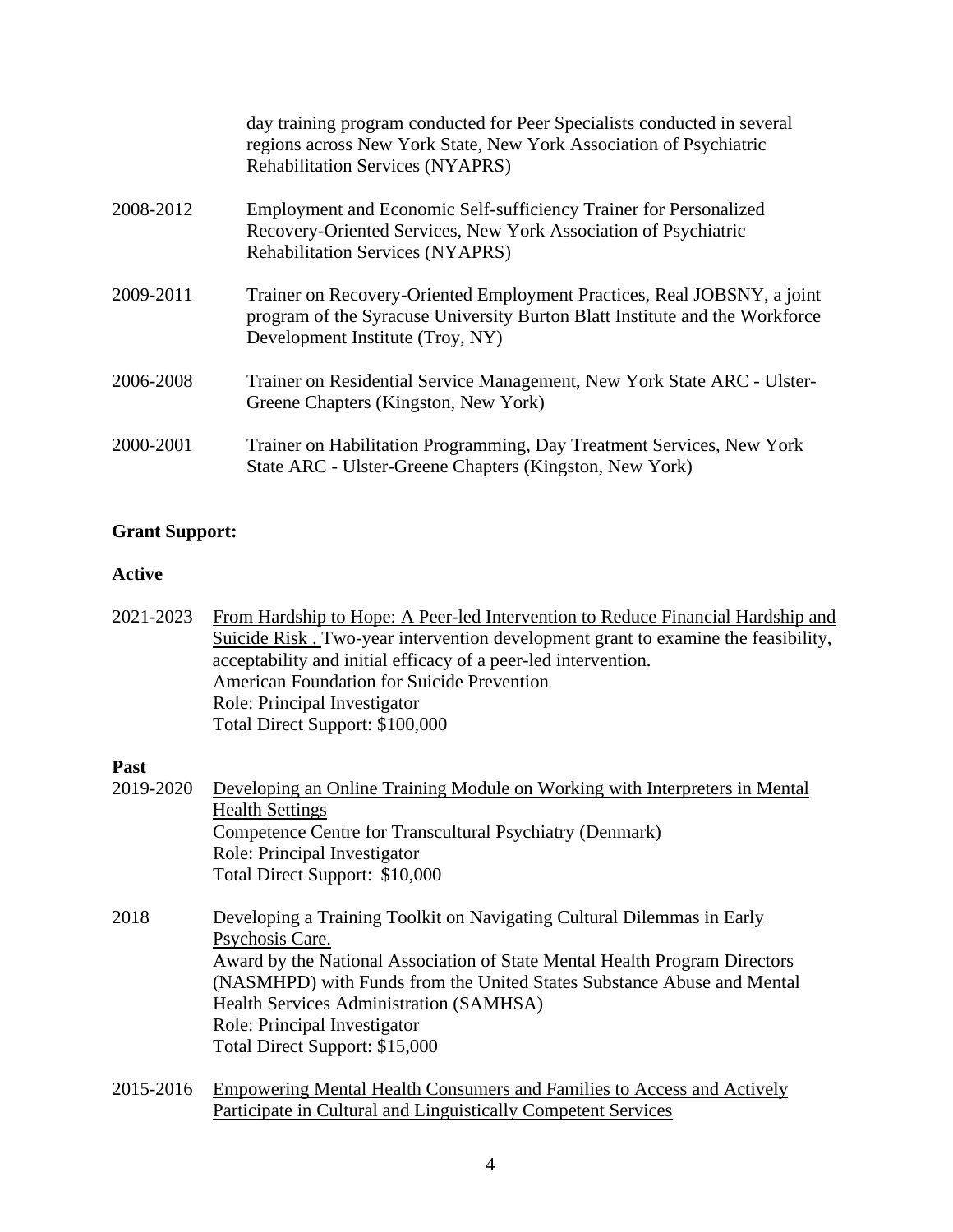Award by the National Alliance on Mental Illness (NAMI) with funds from the United States Substance Abuse and Mental Health Services Administration (SAMHSA) Role: Principal Investigator Total Direct Support: \$66,000

- 2011-2012 Ticket to Work Program in Personalized Recovery-Oriented Services (PROS) Programs: Development, Implementation and Evaluation of a Technical Assistance Program Award by the New York State Office of Mental Health with funds from the Center for Medicaid and Medicare Services (CMS) Comprehensive Medicaid Infrastructure Grant (MIG). Role: Project Director (PIs: John Allen, Michael Morris) Total Direct Support: \$100,000
- 2010-2011 Peer Support for Workplace Success: Piloting a Peer-led Intervention to Foster the Integration of Peer Specialists into Human Service Agencies One-year grant awarded by the Nathan Kline Institute Center for the Study of Recovery in Social Contexts Role: Co-Investigator/ NYAPRS Project Director. (PIs: Drs. Lauren Gates & James Mandiberg) Total Direct Support: \$20,000
- 2009-2013 Real JOBS NY: Developing and Evaluating a Community-Based Employment Program Five-year award by the Syracuse University Burton Blatt Institute with funds from the United States Rehabilitation Services Administration (RSA), United States Department of Education Role: Co-Investigator/NYAPRS Project Director (PI: Steve W. Traver) Total Direct Support: \$105,000
- 2009-2010 Assessing Asset Development Programs in New York State Award by the New York State Office of Mental Health with funds from the Center for Medicaid and Medicare Services (CMS) Comprehensive Medicaid Infrastructure Grant (MIG). Role: Project Director (PIs: John Allen, Michael Morris) Total Direct Support: \$15,000
- 2009-2010 Examining the Systemic Barriers to Employment among People with Psychiatric Disabilities in New York State to Develop Policy and Program Recommendations Award by the New York State Office of Mental Health with funds from the Center for Medicaid and Medicare Services (CMS) Comprehensive Medicaid Infrastructure Grant (MIG). Role: Project Director (PIs: John Allen, Michael Morris) Total Direct Support: \$20,000
- 2009-2010 Developing a Cross-Disability Peer Support Model for Employment and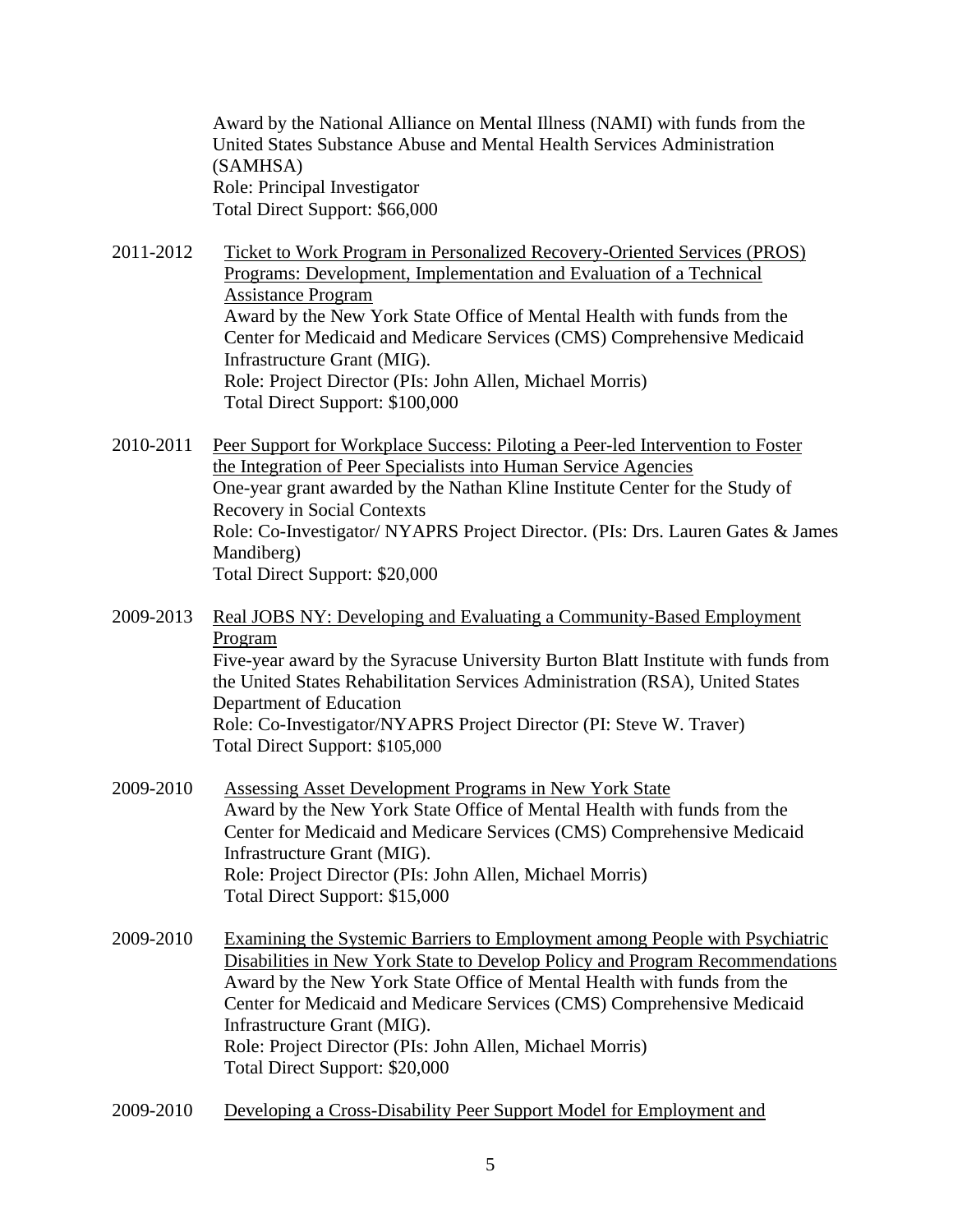Economic Integration in New York State Award by the New York State Office of Mental Health with funds from the Center for Medicaid and Medicare Services (CMS) Comprehensive Medicaid Infrastructure Grant (MIG). Role: Project Director (PIs: John Allen, Michael Morris) Total Direct Support: \$15,000

- 2008-2011 We Can Work/We Can Save: A Peer-Led Campaign to Empower Mental Health Consumers to Achieve Employment and Economic Self-Sufficiency Four-year award by the New York State Office of Mental Health with funding from the Bazelon Center for Mental Health Law Role: Project Director Total Direct Support: \$80,000
- 2004 Community-Based Palliative Care Program for People Living with AIDS in the Dominican Republic Role: Project Coordinator (PI: Dr. Marilyn Aguirre-Molina) Total Direct Support: \$50,000
- 2004 Addressing the Linkages between HIV/AIDS, Poverty, Gender and Social Inequalities in Latin America and the Caribbean Developed and negotiated grant awarded by United Nations Population Fund Role: Co-Investigator (PI: Dr. Marilyn Aguirre-Molina) Total Direct Support: \$250,000
- 2002 Factors that Limit the Access of Young Men and Women to Reproductive Health Services in Santo Domingo (Dominican Republic) Global public health research travel grant to conduct master's research project Role: Latino Research Fellow (Faculty Mentor: Dr. Marilyn Aguirre-Molina) Total Direct Support: \$6,000
- 2001- 2003 Latino Research Fellowship Two-year fellowship awarded by the Heilbrunn Department of Population and Family Health, Mailman School of Public Health, Columbia University. Role: Latino Research Fellow (Faculty Mentor: Dr. Marilyn Aguirre-Molina) Total Direct Support: \$60,000
- 1998 Maternal Death Cases in Five Rural Areas of Peru. Grant awarded by Peruvian Ministry of Health and United States Agency for International Development Role: Co-Investigator (PI: Dr. Jeanine Anderson) Total Direct Support: \$145,000
- 1997 Sexual Health Preventive Practices and Gender Representations among Youth of two Impoverished Communities in Lima (Peru) Grant awarded by Great Britain Department for International Development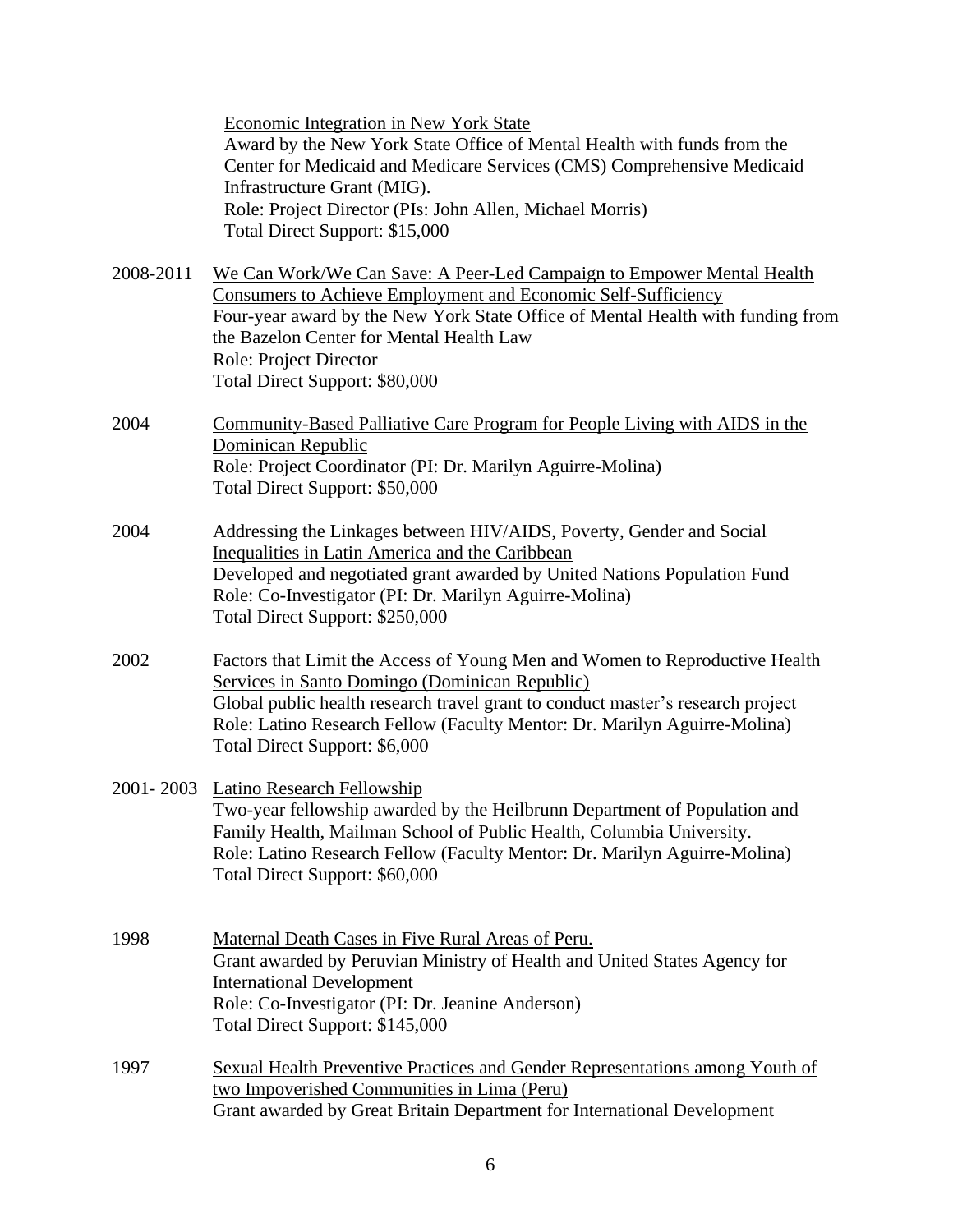|           | Role: Co-Principal Investigator<br>Total Direct Support: \$30,000                                                                                                                                                                                                                                                                        |
|-----------|------------------------------------------------------------------------------------------------------------------------------------------------------------------------------------------------------------------------------------------------------------------------------------------------------------------------------------------|
| 1996      | Knowledge, Attitudes and Practices towards Malaria in Piura (Peru)<br>Grant awarded by Ministry of Health and United States Agency for International<br>Development<br>Role: Project Coordinator (PI: Dr. Sandra Vallenas)<br>Total Direct Support: \$45,000                                                                             |
| 1994-1996 | Sexual Practices, HIV/AIDS Prevention and Social Networks among Yong Men<br>in Impoverished Community of Lima (Peru). Two-year Sexual and Reproductive<br>Health Fellowship awarded by the Ford Foundation to conduct thesis research<br>project<br>Role: Sexual and Reproductive Health Fellow (Faculty Mentor: Dr. Sandra<br>Vallenas) |

#### **Research Collaborations**

Total Direct Support: \$9,000

#### **Past**

- 2021 -2023 MentalMaule: Real-Time Mental Health Evaluation and Follow-Up of Patients in the Primary Care System of the Maule Region Three-year grant from the Regional Government of Maule, Chile. Role: Consultant (PI: Dr. Pablo Mendez-Bustos)
- 2015-2017 Online Technical Assistance for Organizations Providing Employment and Vocational Recovery Services in the U.S. Five-year Rehabilitation Research Training Center on Improved Outcomes ofr Individuals with Psychiatric Disabilities, with funding by the U.S. Substance Abuse and Mental Health Services Administration (SAMHSA) and National Institute on Disability and Rehabilitation Research (NIDRR) to the Boston University Center of Psychiatric Rehabilitation. Role: Consultant (PI: Dr. Marianne Farkas)
- 2010-2012 The Substantial Gainful Activity (SGA) Project (H235L100004) Five year award of the Rehabilitation Services Administration, Office of Special Education and Rehabilitative Services, U.S. Department of Education to University of Massachusetts Institute on Community Inclusion (ICI) and Mathematica Policy Research, Inc. Role: Consultant/Delphi Panelist (PI: Steve Marrone)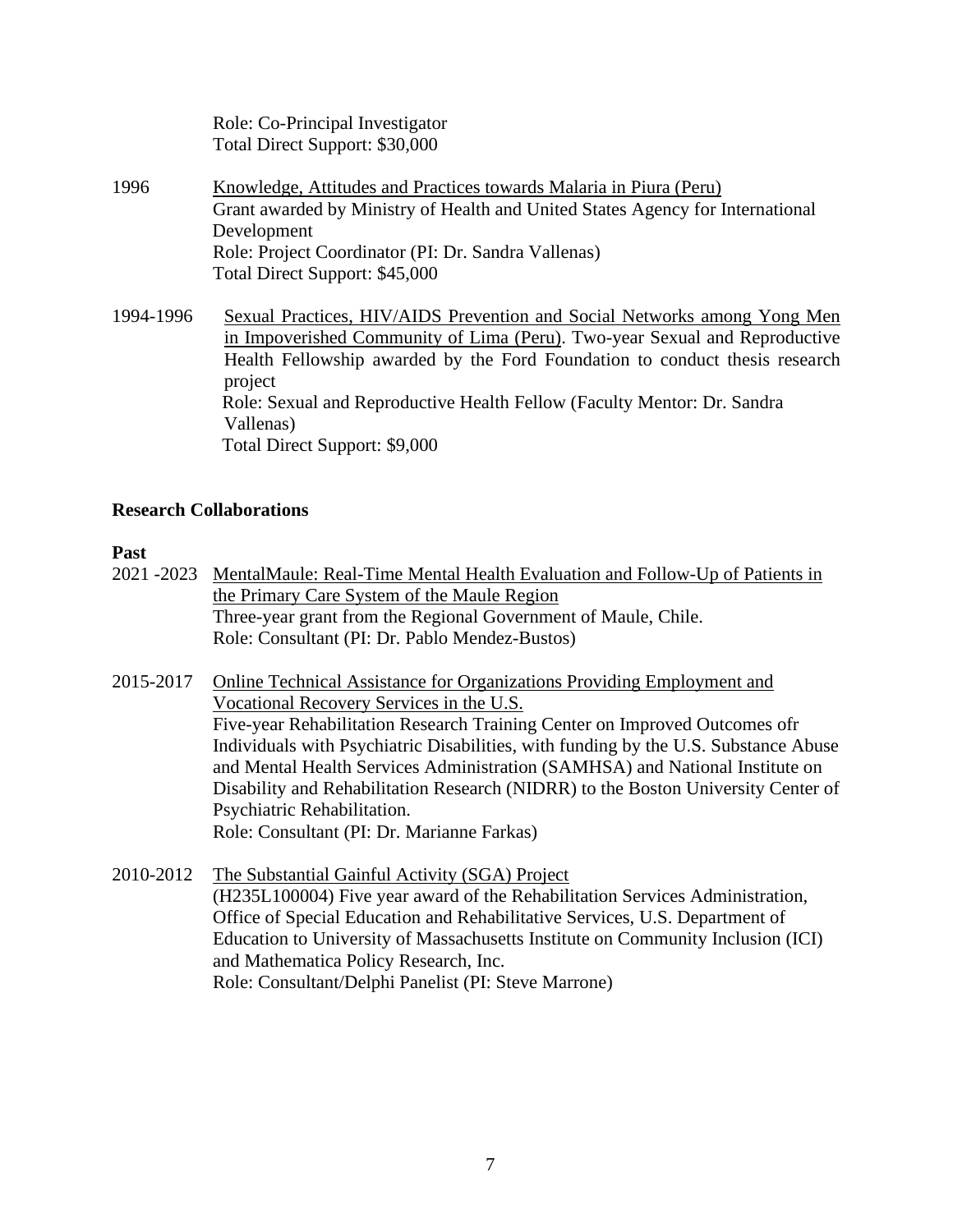#### **Publications in Peer-Reviewed Journals**

- Jiménez-Solomon, O., Primrose, R., Moon, I., Cruz, A., Swarbrick, M., Vite, L., Laing, T., Kelly, M., Jennings, E., & Lewis-Fernández, R. (under review). Financial Hardship, Hope and Life Satisfaction: A Mediation Analysis.
- Méndez-Bustos, P., Fuster-Villaseca, J., Lopez-Castroman, J., **Jimenez-Solomon, O.,** Olivari Medina, C., & Baca-Garcia, E. (in press). Longitudinal trajectories of suicidal ideation and attempts in adolescents with psychiatric disorders in Chile: Study protocol. BMJ Open.
- Lund Skammeritz, L., Sari, N., **Jimenez-Solomon, O.**, & Carlsson-Lohmann, J.(2019). "Interpreters in Transcultural Psychiatry." *Psychiatric Services*, [doi.org/10.1176/appi.ps.201800107](https://doi.org/10.1176/appi.ps.201800107)
- Aggarwal, N. K., Lam, P., **Jiménez-Solomon, O.,** Desilva, R., Margolies, P. J., Cleary, K., ... & Lewis-Fernández, R. (2018). An Online Training Module on the Cultural Formulation Interview: The Case of New York State. *Psychiatric Services*, [doi.org/10.1176/appi.ps.201800119.](https://doi.org/10.1176/appi.ps.201800119)
- **\*Jimenez-Solomon, O.,** Mathai, C., Liu, N. & Paddilla, E. (2018). Unleashing the Promise: Using Short Films to Empower Young People to Express their Cultural Formulations and Identities. World Cultural Psychiatry Research Review 13(1), 73-74. Retrieved from [https://usercontent.one/wp/www.worldculturalpsychiatry.org/wp](https://usercontent.one/wp/www.worldculturalpsychiatry.org/wp-content/uploads/2019/10/2018-issue-1.def_.pdf)[content/uploads/2019/10/2018-issue-1.def\\_.pdf](https://usercontent.one/wp/www.worldculturalpsychiatry.org/wp-content/uploads/2019/10/2018-issue-1.def_.pdf)
- Bello, I., Ngo, H., Piscatelli, S., & **Jimenez-Solomon, O.** (2018). Best Practices for Delivering Culturally Competent Coordinated Specialty Care Treatment for First-Episode Psychosis [abstract]. *World Cultural Psychiatry Research Review,* 13(1), 36-37. [https://usercontent.one/wp/www.worldculturalpsychiatry.org/wp](https://usercontent.one/wp/www.worldculturalpsychiatry.org/wp-content/uploads/2019/10/2018-issue-1.def_.pdf)[content/uploads/2019/10/2018-issue-1.def\\_.pdf](https://usercontent.one/wp/www.worldculturalpsychiatry.org/wp-content/uploads/2019/10/2018-issue-1.def_.pdf)
- Primrose, R., **Jimenez-Solomon, O.,** Ngo, H., & Lewis-Fernandez, R. (2018) Navigating Cultural Dilemmas in Early Psychosis Care: Illustrating the Value of An Intersubjective Approach to Providing Culturally Competent Care [abstract]. *World Cultural Psychiatry Research Review,* 13(2), 37-38. [https://usercontent.one/wp/www.worldculturalpsychiatry.org/wp-](https://usercontent.one/wp/www.worldculturalpsychiatry.org/wp-content/uploads/2019/10/2018.no2_.pdf)

[content/uploads/2019/10/2018.no2\\_.pdf](https://usercontent.one/wp/www.worldculturalpsychiatry.org/wp-content/uploads/2019/10/2018.no2_.pdf)

- Cruz, A., **Jimenez-Solomon, O.,** Eitzen, H., Ramon, A., & Lewis-Fernandez, R. (2018). Empowering Culturally Diverse Youth in Early Interventions Services: A Participatory Process to Develop Audiovisual Narrative Tools." World Cultural Psychiatry Research Review 13(2), 64-65. [https://usercontent.one/wp/www.worldculturalpsychiatry.org/wp](https://usercontent.one/wp/www.worldculturalpsychiatry.org/wp-content/uploads/2019/10/2018.no2_.pdf)[content/uploads/2019/10/2018.no2\\_.pdf](https://usercontent.one/wp/www.worldculturalpsychiatry.org/wp-content/uploads/2019/10/2018.no2_.pdf)
- **\* Jimenez-Solomon, O.,** Mendez-Bustos, P., Swarbrick, Diaz, S., DeSilva, S., Kelley, M., Duke, S., & Lewis-Fernández, R. (2016). Peer-Supported Economic Empowerment: A Financial Wellness Intervention Framework for People with Psychiatric Disabilities. *Psychiatric Rehabilitation Journal*, 39(3), 222-233. [doi.org/10.1037/prj0000210](http://psycnet.apa.org/doi/10.1037/prj0000210)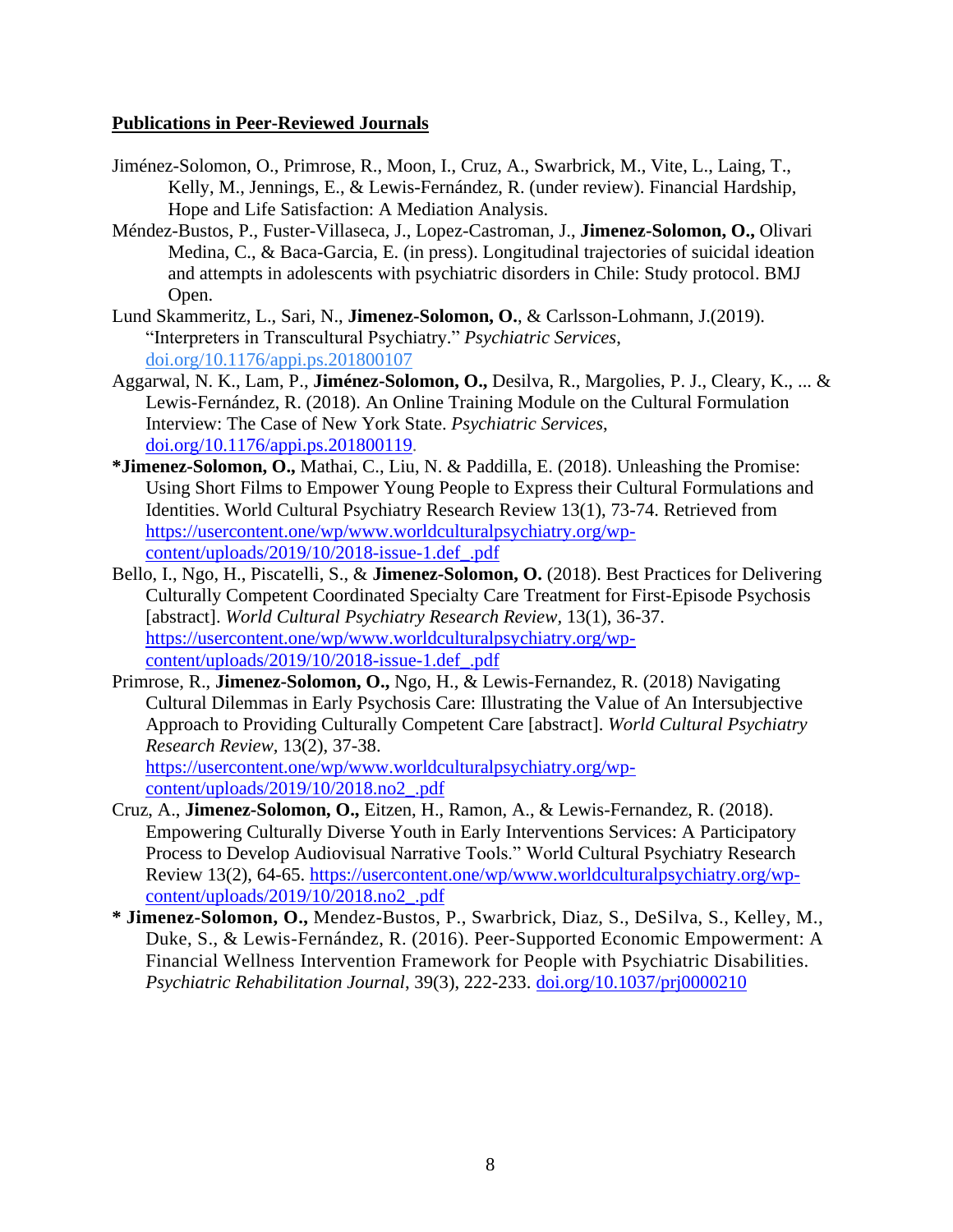#### **Books and Book Chapters**

- Aggarwal, N., **Jiménez-Solomon, O.,** Lam, P & Lewis-Fernández, R. (2015). The Core Cultural Formulation Interview and the DSM-5 Field Trials. In: *The DSM-5 Handbook on the Cultural Formulation Interview.* [Lewis-Fernández,](https://www.appi.org/home/search-results?findmethis=Roberto%20Lewis-Fern%C3%A1ndez&product=true) R., Aggarwal, NK, Hinton, L., [Hinton,](https://www.appi.org/home/search-results?findmethis=Devon%20E.%20Hinton&product=true) D., & [Kirmayer,](https://www.appi.org/home/search-results?findmethis=Laurence%20J.%20Kirmayer&product=true) L., (Eds.). American Psychiatric Publishing (a Division of the American Psychiatric Association).
- Anderson, J., Vallenas, S., **Jiménez, O.,** & Diez, A. (2000). [Mujeres de Negro: la muerte](https://www.gob.pe/institucion/minsa/informes-publicaciones/353284-mujeres-de-negro-la-muerte-materna-en-zonas-rurales-del-peru-estudio-de-casos)  [maternal en zonas rurales del Perú.](https://www.gob.pe/institucion/minsa/informes-publicaciones/353284-mujeres-de-negro-la-muerte-materna-en-zonas-rurales-del-peru-estudio-de-casos) Lima: Ministry of Health/ Proyecto 2000/USAID.
- Cáceres, CF. & **Jiménez, O.** (1999). [Fletes in Parque Kennedy: Sexual Cultures among Young](https://www.taylorfrancis.com/books/e/9780203024638/chapters/10.4324/9780203024638-13)  [Men Who Sell Sex to Other Men in Lima.](https://www.taylorfrancis.com/books/e/9780203024638/chapters/10.4324/9780203024638-13) In: Aggleton, P. (Ed.) *Men Who Sell Sex: International Perspectives on Male Sex Work.* London: Temple University Press.
- **Jiménez Ugarte, O.** (1996) [Entre patas y paltas: parejas sexuales, riesgos sexuales y redes](http://www.eurosur.org/FLACSO/bibliomasc.htm)  personales [entre jovenes varones de Barrios Altos.](http://www.eurosur.org/FLACSO/bibliomasc.htm) In: *Mas allá de la Intimidad.* Cordero, M., Jiménez, O., Valverde, R. & Yon, C. (Eds.) Lima: Pontifical Catholic University of Peru.

#### **Policy and Project Reports**

- **\*Jiménez, O**., Bowin, M., Mathai, C., Stengel, K., Kuhn, L., & Rosenthal, H. (2011). "PROS WORKS: Lessons and Challenges in Building the Capacity of Personalized Recovery-Oriented Services (PROS) to Provide Employment Network Services." Final Project Report to the NYS Medicaid Infrastructure Grant. New York Association of Psychiatric Rehabilitation Services (NYAPRS). Albany, New York, 2011.
- Marrone, J., **Jiménez, O.,** Mathai, M., Johnson, N. (2010). "Policy and Programmatic Recommendations to Address the Systemic Barriers to Employment of People with Psychiatric Disabilities in New York." NewYorkMakesWorkPay, New York State Office of Mental Health, Syracuse University, & Cornell University. Albany, New York, 2010.
- **\*Jiménez, O.,** Swarbrick, M., Mathai, M., Wojcik, L., and Yudof, L. (2009) [Building a Cross-](http://www.nymakesworkpay.org/docs/Peer_Employment_Support_Report.pdf)Disability [Peer Employment Support Model.](http://www.nymakesworkpay.org/docs/Peer_Employment_Support_Report.pdf) NewYorkMakesWorkPay, New York State Office of Mental Health, Syracuse University, & Cornell University. Albany, New York, 2009.
- **\*Jiménez, O.** (2004) "Addressing the Linkages Between HIV/AIDS, Poverty and Inequality in Latin America and the Caribbean from a Gender and Human Rights Perspective." Project Document. Columbia University School of Public Health and United Nations Population Fund. New York City, New York, 2004.
- **\*Jiménez, O.** (2003) "Factors that Limit the Access of Young Men and Women of Santo Domingo to the Health Services of the Centro Para Jóvenes, PROFAMILIA (Dominican Republic)." Report to PROFAMILIA & the Mailman School of Public Health-Columbia University. New York City, New York, 2003.
- \***Jiménez, O,** Valverde, R. & Yon, C. (1998). Sexual Partners, Gender Representations, and Sexual and Reproductive Health Prevention Practices among Youth in Two Impoverished Neighborhood in Lima (Peru). Lima: Pontifical Catholic University of Peru.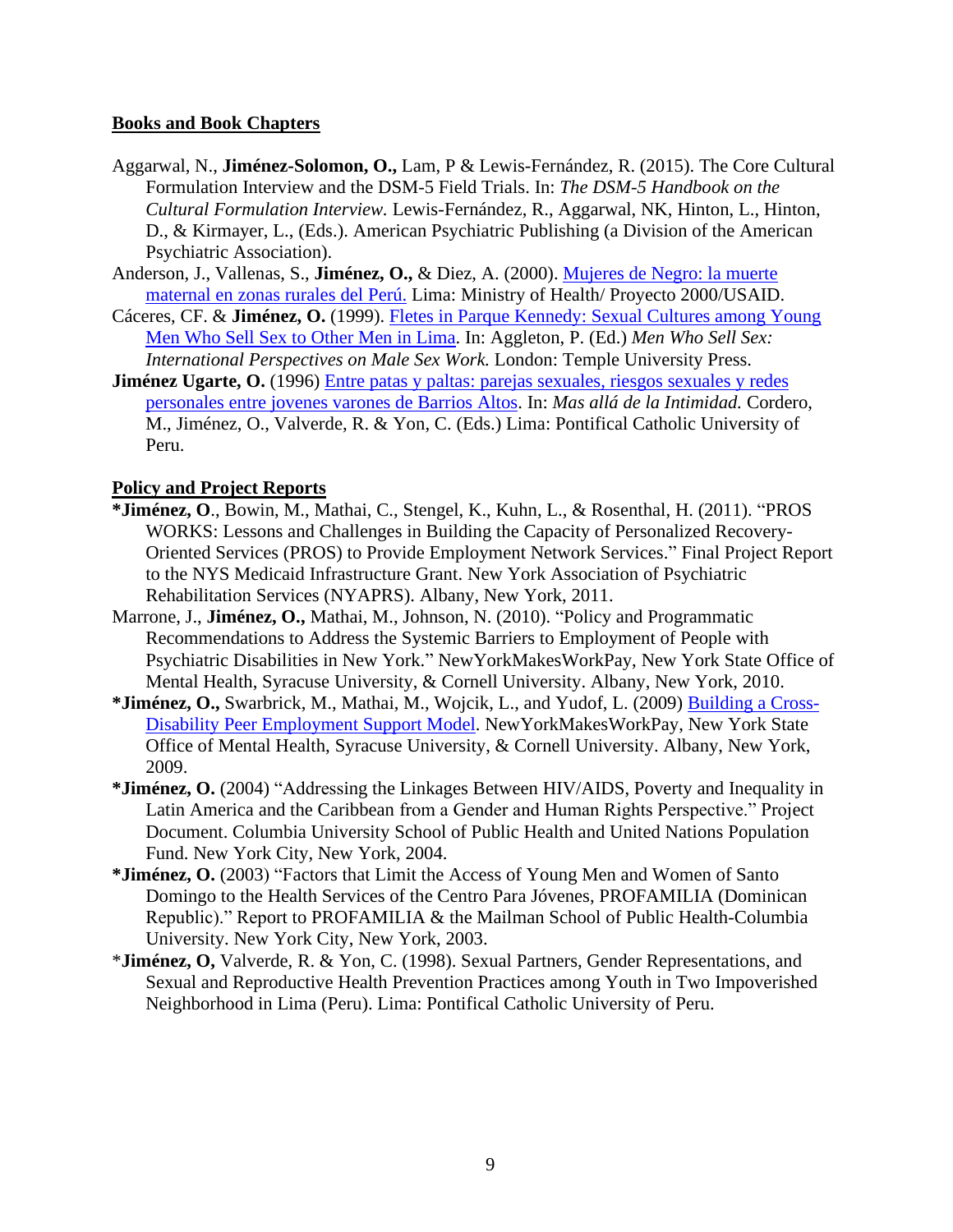#### **Manuals, Training Videos, and Other Curricula**

- **\*Jimenez-Solomon, O** & Cronise, R. (2019). [Supporting Financial Wellnesss: From Hardship](https://360.articulate.com/review/content/26139b02-178a-474d-83fe-025497356b16/review) to [Hope.](https://360.articulate.com/review/content/26139b02-178a-474d-83fe-025497356b16/review) New York State Academy of Peer Services, Rutgers University: Piscataway, New Jersey. Retrieved from [https://360.articulate.com/review/content/26139b02-178a-474d-83fe-](https://360.articulate.com/review/content/26139b02-178a-474d-83fe-025497356b16/review)[025497356b16/review.](https://360.articulate.com/review/content/26139b02-178a-474d-83fe-025497356b16/review)
- Nemec, P. B., Swarbrick, M., Cook, J. A., Jonikas, J. A., & **Jiménez-Solomon, O. (**2019). [Building](https://www.center4healthandsdc.org/building-financial-wellness.html)  [Financial Wellness \(Facilitator's Guide\).](https://www.center4healthandsdc.org/building-financial-wellness.html) Freehold, NJ, Collaborative Support Programs of New Jersey, Inc. & University of Illinois at Chicago Center on Integrated Health Care & Self-Directed Recovery. Retrieved from<https://www.center4healthandsdc.org/building-financial-wellness.html>
- Nemec, P. B., Swarbrick, M., Cook, J. A., Jonikas, J. A., & **Jiménez-Solomon, O.** (2019). [Building](https://www.center4healthandsdc.org/building-financial-wellness.html)  [Financial Wellness \(Participant Workbook\).](https://www.center4healthandsdc.org/building-financial-wellness.html) Freehold, NJ, Collaborative Support Programs of New Jersey, Inc. & University of Illinois at Chicago Center on Integrated Health Care & Self-Directed Recovery
- **\*Jiménez-Solomon, O.,** Primrose, R., Ngo, H., Nossel, I., Bello, I., Cruz, A., Dixon, l., & Lewis-Fernández, R. (2018). [Windows of Opportunity in Early Psychosis Care: A Companion Guide](https://www.nasmhpd.org/sites/default/files/videos/converted/3115/Training_Guide_Windows_of_Opportunity_Videos.pdf)  [for Navigating Cultural Dilemmas.](https://www.nasmhpd.org/sites/default/files/videos/converted/3115/Training_Guide_Windows_of_Opportunity_Videos.pdf) Alexandria, VA: National Association of Mental Health Program Directors.
- **\*Jiménez-Solomon, O.,** Primrose, R., Ngo, H., Nossel, I., Bello, I., Cruz, A., Dixon, l., & Lewis-Fernández, R. (2018). Windows of Opportunity in Early [Psychosis Care: A Training Video on](https://www.nasmhpd.org/content/navigating-cultural-dilemmas-about-religion-and-spirituality-0)  [Navigating Cultural Dilemmas in Religion and Spirituality.](https://www.nasmhpd.org/content/navigating-cultural-dilemmas-about-religion-and-spirituality-0) Alexandria, VA: National Association of Mental Health Program Directors.
- **\*Jiménez-Solomon, O.,** Primrose, R., Ngo, H., Nossel, I., Bello, I., Cruz, A., Dixon, l., & Lewis-Fernández, R. (2018). Windows of Opportunity in Early Psychosis Care: A Training Video on [Navigating Cultural Dilemmas in Family Relationships.](https://www.nasmhpd.org/content/navigating-cultural-dilemmas-about-family-relationships) Alexandria, VA: National Association of Mental Health Program Directors.
- **\*Jiménez-Solomon, O.,** Primrose, R., Ngo, H., Nossel, I., Bello, I., Cruz, A., Dixon, l., & Lewis-Fernández, R. (2018). [Windows of Opportunity in Early Psychosis](https://www.nasmhpd.org/content/navigating-cultural-dilemmas-about-masculinity-and-gender-constructs) Care: A Training Video on [Navigating Cultural Dilemmas in Masculinity and Gender](https://www.nasmhpd.org/content/navigating-cultural-dilemmas-about-masculinity-and-gender-constructs) Constructs. Alexandria, VA: National Association of Mental Health Program Directors.
- Lewis-Fernandez, R., **Jiménez-Solomon,** O., Diaz, S., Tia Lewis …& Dixon, L. (2018). Delivering [Culturally Competent Care in First-Episode Psychosis.](http://ontrackny.org/Portals/1/Files/Resources/OnTrackNY%20Cultural%20Competency%20Guide_%20Final%205.29.18.pdf?ver=2018-06-07-11044/) OnTrackNY. New York, NY.
- Lewis-Fernández, R., Aggarwal, N., DeSilva, R., **Jiménez-Solomon**, & Dixon, L. (2017). [Using](http://nyculturalcompetence.org/cfionlinemodule/)  [the Cultural Formulation Interview](http://nyculturalcompetence.org/cfionlinemodule/) Online Training Module. New York State Center of Excellence for Cultural & Competence & Center for Practice Innovations at Columbia Psychiatry. New York, NY.
- **\*Jiménez-Solomon, O.,** Mathai, C., & Lewis-Fernández, R. (2019) [What Matters Most: Young](http://whatmattersmost.site/) [People in Early Recovery.](http://whatmattersmost.site/) New York State Psychiatric Institute at Columbia University Medical Center, STAR Center, National Alliance on Mental Illness (NAMI), & Substance Abuse Services Administration (SAMHSA), 2018.
- **\*Jiménez-Solomon, O.,** Mathai, C., & Lewis-Fernández, R. (2018). [Vale La Pena, Es Tu Derecho!](https://www.dropbox.com/s/0td4w03d21rxyho/Vale%20la%20Pena_Your%20Right%20to%20Having%20an%20Interpreter%20in%20Mental%20Health%20Settings_Spanish.mov?dl=0)  [Why Is Having an Interpreter Important to Get Good Care?](https://www.dropbox.com/s/0td4w03d21rxyho/Vale%20la%20Pena_Your%20Right%20to%20Having%20an%20Interpreter%20in%20Mental%20Health%20Settings_Spanish.mov?dl=0) New York State Psychiatric Institute at Columbia University Medical Center, STAR Center, National Alliance on Mental Illness (NAMI), & Substance Abuse Services Administration (SAMHSA), 2018.
- Mathai, C., Stengel, K, **Jiménez, O.,** Swarbrick, M., & Kuhn, L. (2012). [WE Can Save: A Provider's](http://www.nyaprs.org/community-economic-development/toolkit/documents/WSSproviderfinal2012_003.pdf)  [Guide for Promoting Economic Self-Sufficiency.](http://www.nyaprs.org/community-economic-development/toolkit/documents/WSSproviderfinal2012_003.pdf) Albany, NY: New York Association of Psychiatric Rehabilitation Services (NYAPRS).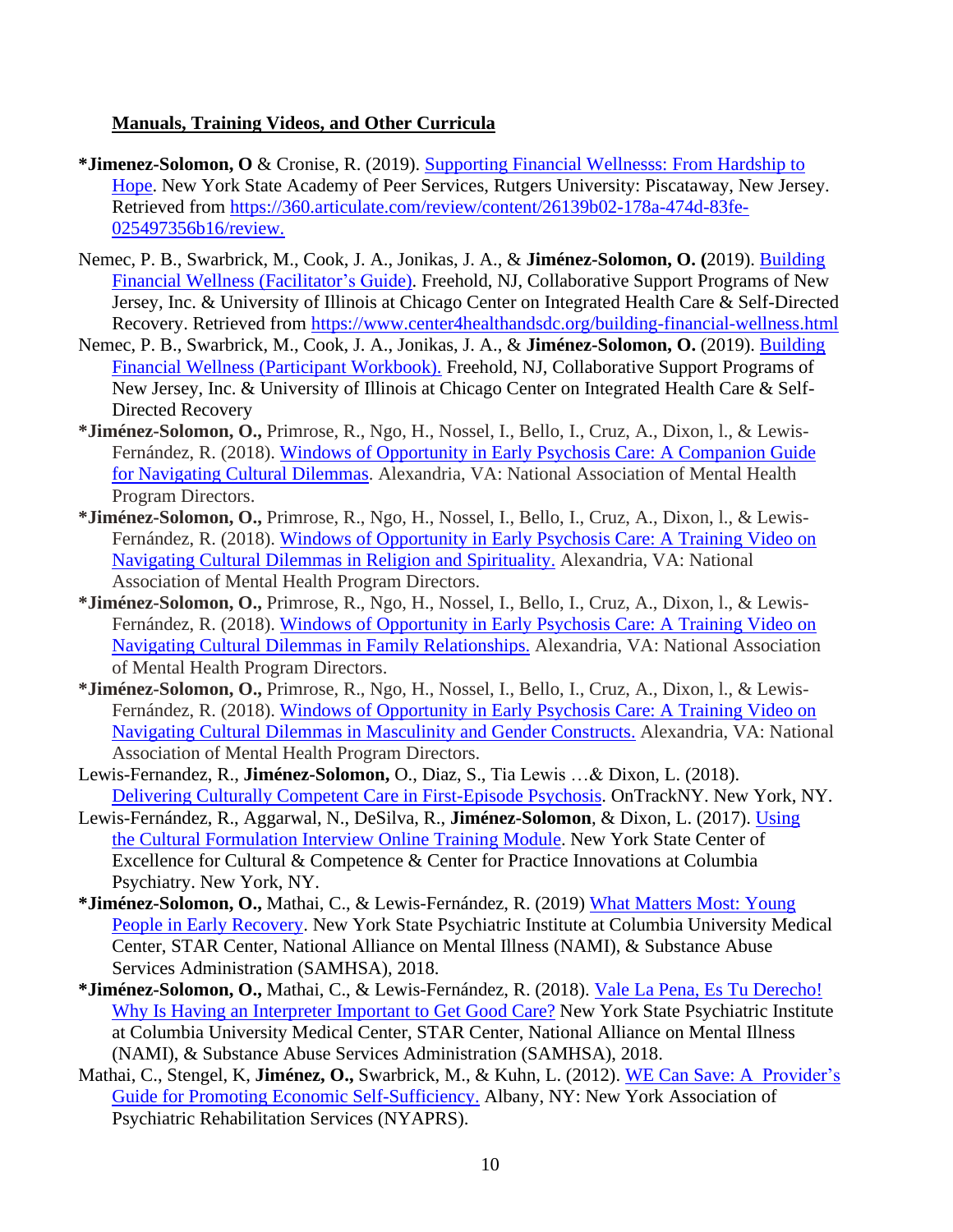- **\*Jiménez, O.,** Swarbrick, M., Kuhn, L. & Stengel, K. (2011) [WE Can Save: A Workbook for](http://www.nyaprs.org/community-economic-development/toolkit/documents/WCSparticipantworkbookfinal.pdf) People [in Recovery Seeking Economic Self-Sufficiency.](http://www.nyaprs.org/community-economic-development/toolkit/documents/WCSparticipantworkbookfinal.pdf) Albany, NY: New York Association of Psychiatric Rehabilitation Services (NYAPRS).
- **\*Jiménez, O.** Mathai, M. & Rosenthal, H. (2009). ["We Can Work: Our Stories of Recovery and](https://youtu.be/dC4FQpn0Fko)  [Employment Success \(Video\)."](https://youtu.be/dC4FQpn0Fko) New York Association of Psychiatric Rehabilitation Services in collaboration with the Syracuse University-Burton Blatt Institute. Albany, 2008.
- **\*Jiménez, O.,** Mathai, M., Myhill, W., & Shaheen, G., (2008) ["We Can Work: The Employment](https://static1.squarespace.com/static/58739f64e6f2e14a3527a002/t/5a7369100852293130ad4d6a/1517512979472/WeCanWorkFinal_000.pdf)  [Tool for People with Psychiatric Disabilities in New York State.](https://static1.squarespace.com/static/58739f64e6f2e14a3527a002/t/5a7369100852293130ad4d6a/1517512979472/WeCanWorkFinal_000.pdf)" New York Association of Psychiatric Rehabilitation Services in collaboration with the Syracuse University-Burton Blatt Institute. Albany, 2008.

### **Editorials**

- Cherkis, J. What Happens to Your Mental Health When You Can't Pay Your Rent? Research suggests that raising minimum wage can reduce suicide rates. New York Times (March 10, 201) (**Jiménez-Solomon, O.**, collaborator, cited as research source). Published in: <https://www.nytimes.com/2021/03/10/opinion/minimum-wage-mental-health.html>
- **\*Jimenez-Solomon, O.,** Swarbrick, M., Kelley, M., Duke, S., & Statham, L. (2015). Assessing the Financial Capability of People with Psychiatric Conditions to Develop a Peer-Supported Economic Empowerment Intervention. New York State Office of Mental Health Newsletter (January, 2015) Published in:

<https://www.omh.ny.gov/omhweb/resources/newsltr/2015/january/january-omh-newsletter.pdf>

- Diaz, S., **Jimenez-Solomon, O.** Humensky, J., Chang, D., Alvarado-Little, W., & Lewis-Fernández, R. (2015) A Great Leap Forward: Improving Language Access for New Yorkers with Psychiatric Conditions. New York State Office of Mental Health Newsletter (February, 2015)
- **\*Jiménez-Solomon, O.,** Mathai, C., Aggarwal, N., & Lewis-Fernández, R. (2014). The Cultural Formulation Interview: Building Stronger Partnerships between Clinicians and Consumers. New York State Office of Mental Health Newsletter (August, 2014).
- \***Jiménez-Solomon, O.,** Mathai, M., Aggarwal, N. & Lewis-Fernández, R. (2014). Culturally Competent, Clinically Relevant. National Alliance on Mental Illness, Top Story (October, 2014) Published in:

[http://www2.nami.org/Template.cfm?Section=Top\\_Story&Template=/TaggedPage/TaggedPage](http://www2.nami.org/Template.cfm?Section=Top_Story&Template=/TaggedPage/TaggedPageDisplay.cfm&TPLID=17&ContentID=138615/) [Display.cfm&TPLID=17&ContentID=138615\](http://www2.nami.org/Template.cfm?Section=Top_Story&Template=/TaggedPage/TaggedPageDisplay.cfm&TPLID=17&ContentID=138615/)

### **Presentations**

#### **2021**

- **Jiménez-Solomon, O**., *From Hardship to Hope:*Building Shame Resilience and Hope to Prevent Suicide. NY Farmnet Consultant Training Conference (November, 2021). Presenter
- **Jiménez-Solomon, O**., Sadaghiyani, S. & Brennan, S. *From Hardship to Hope:*A Peer-Led Program to Foster Financial Wellness and Prevent Suicide. National Alliance on Mental Illness of New York State Education Conference *Recovering Together: Achieving Mental Wellness* (October, 2021). Presenter.
- **Jiménez-Solomon, O.** & Statham, L. Pathways to Financial Wellness. Coordinated Behavioral Care (CBC) Training Institute (July, 2021). Lead Presenter.
- **Jiménez-Solomon, O.** & Statham, L. Building Financial Hope in Times of Uncertainty. Coordinated Behavioral Care (CBC) Training Institute (July, 2021). Lead Presenter.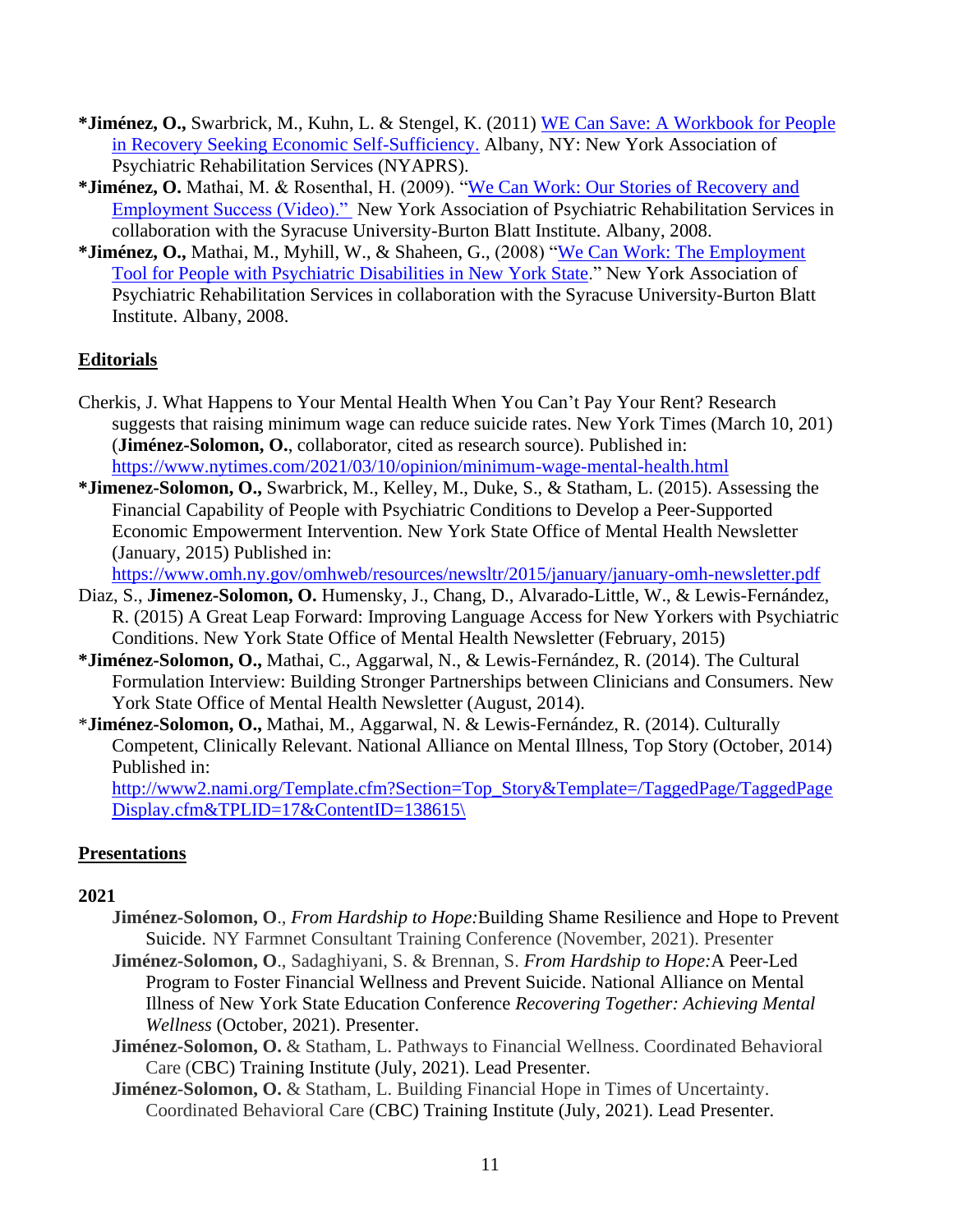#### **2020**

- Moutier, C., Satel, S., & **Jiménez-Solomon, O.** (Morator: Jason Cherkis). Avoidable Deaths of Despair: Many Causes & Many Solutions. Columbia Psychiatry and Columbia University School of Journalism (November, 2021). Panelist.
- **\*Jiménez-Solomon, O.** From Hardship to Hope: Strategies to Foster Financial Wellness in Times of Uncertainty. Oregon Individual Placement Support (IPS) Conference. Oregon Supported Employment Center of Excellence (October, 2020) Keynote.
- Méndez, P., **Jimenez-Solomon, O.,** Figueroa, C. & O, Jara, C.. Suicide Prevention Symposium (Jornada de la Prevención del Suicidio). Universidad Autónoma de Chile (Chile, October, 2020). Co-presenter.
- **\*Jiménez-Solomon, O.** "Financial Hope, Financial Shame & Suicide Strategies to Buffer the Impact of the COVID-19 Recession." NYS Suicide Prevention Coalition Academy Webinar Series (Abany, NY, May, 2020). Lead Presenter.
- Lewis-Fernández, R., Lewis, C., Lekas, M., John, D., Canuteson, M. & **Jiménez-Solomon, O.** "Strategies to Promote Covid-19-Related Mental Health Equity In New York State's Mental Health System." OMH Office of Diversity and Inclusion/Bureau of Cultural Competence, Nathan Kline Institute Center & New York State Psychiatric Institute Centers of Excellence for Cultural Competence (Albany, NY, May 2020). Co-presenter.
- Cebula, R., **Jiménez-Solomon,O.,** Brooks, J. "Building Hope: What CARES Economic Stimulus Payments Offer SSA Recipients" New York Association of Psychiatric Rehabilitation Services Webinar Series (Albany, NY, April 2020). Co-presenter.

#### **2019**

**\*Jimenez-Solomon, O.** "Addressing the Social Determinants of Suicide: Financial Exclusion, Financial Shame and Social Isolation." 15th Annual Mental Health and Substance Use Recovery Training Conference. University of Wisconsin (Wisconsin Dells, WI, October, 2019). Keynote speaker.

**\*Jimenez-Solomon, O.** "Navigating Cultural Dilemmas in Early Intervention: Fostering Cultural Empathy and Trust" 15th Annual Mental Health and Substance Use Recovery Training Conference. University of Wisconsin (Wisconsin Dells, WI, October, 2019). Workshop Facilitator.

**\*Jimenez-Solomon, O.** "Addresing the Economic Determinants of Suicide." New York State Suicide Prevention Conference (Albany, New York, September 2019). Workshop presenter.

**\*Jimenez-Solomon, O.,** Cronise, R. "Financial Wellness & Peer Support: Building Financial Hope." Webinar sponsored by the Substance Abuse Mental Health Services Administration (SAMHSA) and Doors to Wellebing (September, 2019). Lead presenter.

**\*Jimenez-Solomon, O.,** Cronise, R. "Supporting Financial Wellness: What Peer and Community Health Workers Can Do." Webinar sponsored by the NYC Peer and Community Health Worker Workforce Consortium. Professional and Leadership Development Series (June, 2019). Lead presenter.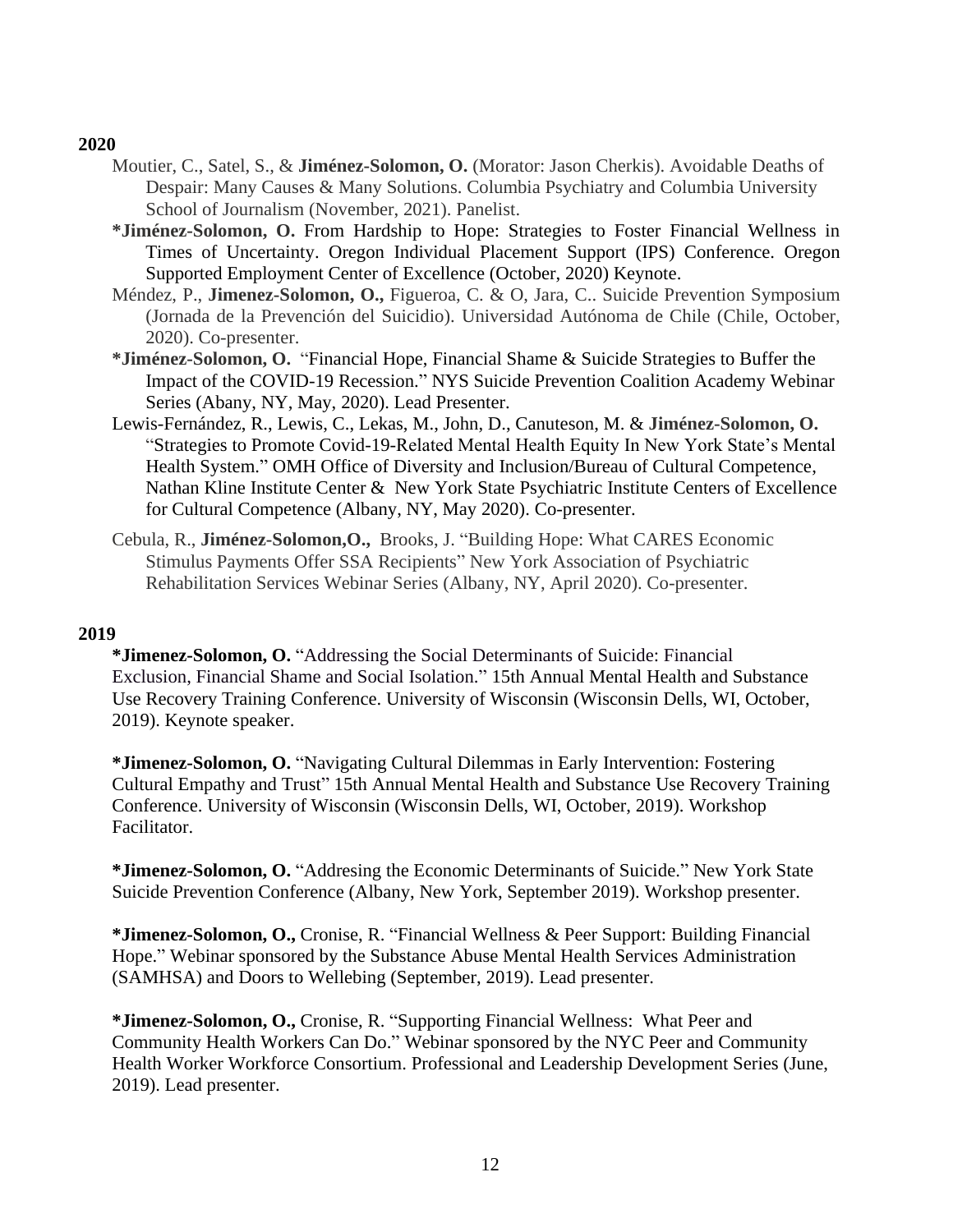Bitten, M. & **Jimenez-Solomon.** "Language Access Issues in Mental Health: Best Practices for Working with Interpreters" New York State Office of Mental Health Symposium on Behavioral Health Equity (Albany, New York, June 2019). Co-presenter.

**\*Jimenez-Solomon, O.** "Promoting Financial Wellness to Support Work and Recovery: What Providers Can Do. One-day workshop organized by the Maryland Benefits Network (Baltimore, MD, May, 2019). Presenter.

**\*Jimenez-Solomon, O.** Lewis-Fernandez, R., & Ngo, H. "Windows of Opportunity in Early Care: Navigating Cultural Dilemmas." Presentation to State Mental Health Directors at Meet-Me Call Webinar. National Association of State Mental Health Directors (NASMHPD) (January, 2019). Lead Presenter.

#### **2018**

**\*Jimenez-Solomon, O.** "Building Community, Fostering Hope, and Promoting Financial Wellness." Poverty in the Bronx: Simulation & Forum. Bronx Partners for Healthy Communities. Keynote (Bronx, New York City, December, 2018).

**\*Jimenez-Solomon, O.**, Mathai, C., Liu, N., Padilla, E., & Ramon, A. "Unleashing the Promise of the Cultural Formulation Interview (CFI): Using Short Films to Empower Young People to Express their Cultural Formulations and Identities." 5<sup>th</sup> World Congress of Cultural Psychiatry. World Association of Cultural Psychiatry (New York, October, 2018). Lead Presenter.

Bello, I., Ngo, H., Piscatelli, S., & **Jimenez-Solomon, O.** Best Practices for Delivering Culturally Competent Coordinated Specialty Care Treatment for First-Episode Psychosis. 5<sup>th</sup> World Congress of Cultural Psychiatry. World Association of Cultural Psychiatry (New York, October, 2018). Co-presenter.

Primrose, R., **Jimenez-Solomon, O.**, Ngo, H., & Lewis-Fernandez, R., "Navigating Cultural Dilemmas in Early Psychosis Care: Illustrating the Value of An Intersubjective Approach to Providing Culturally Competent Care." 5<sup>th</sup> World Congress of Cultural Psychiatry. World Association of Cultural Psychiatry (New York, October, 2018). Poster Co-Presenter (Best Poster Award, selected among 75 posters).

Cruz, A., **Jimenez-Solomon, O.,** Eitzen, H., Ramon, A., & Lewis-Fernandez, R. "Empowering Culturally Diverse Youth in Early Interventions Services: A Participatory Process to Develop Audiovisual Narrative Tools." 5<sup>th</sup> World Congress of Cultural Psychiatry. World Association of Cultural Psychiatry (New York, October, 2018). Poster Co-Presenter

**\*Jimenez-Solomon, O.** "Promoting Financial Wellness: Navigating Financial and Asset-Building Services and Supports" California State Association of Rehabilitation Agencies Fall Conference (Pasadena, CA, October, 2018). Workshop presenter.

**\*Jimenez-Solomon, O.** "Promoting Financial Wellness: Why, What, and How? Wisconsin Individual Placement Support (IPS) Conference." University of Wisconsin (Madison, Wisconsin, June 2018). Keynote.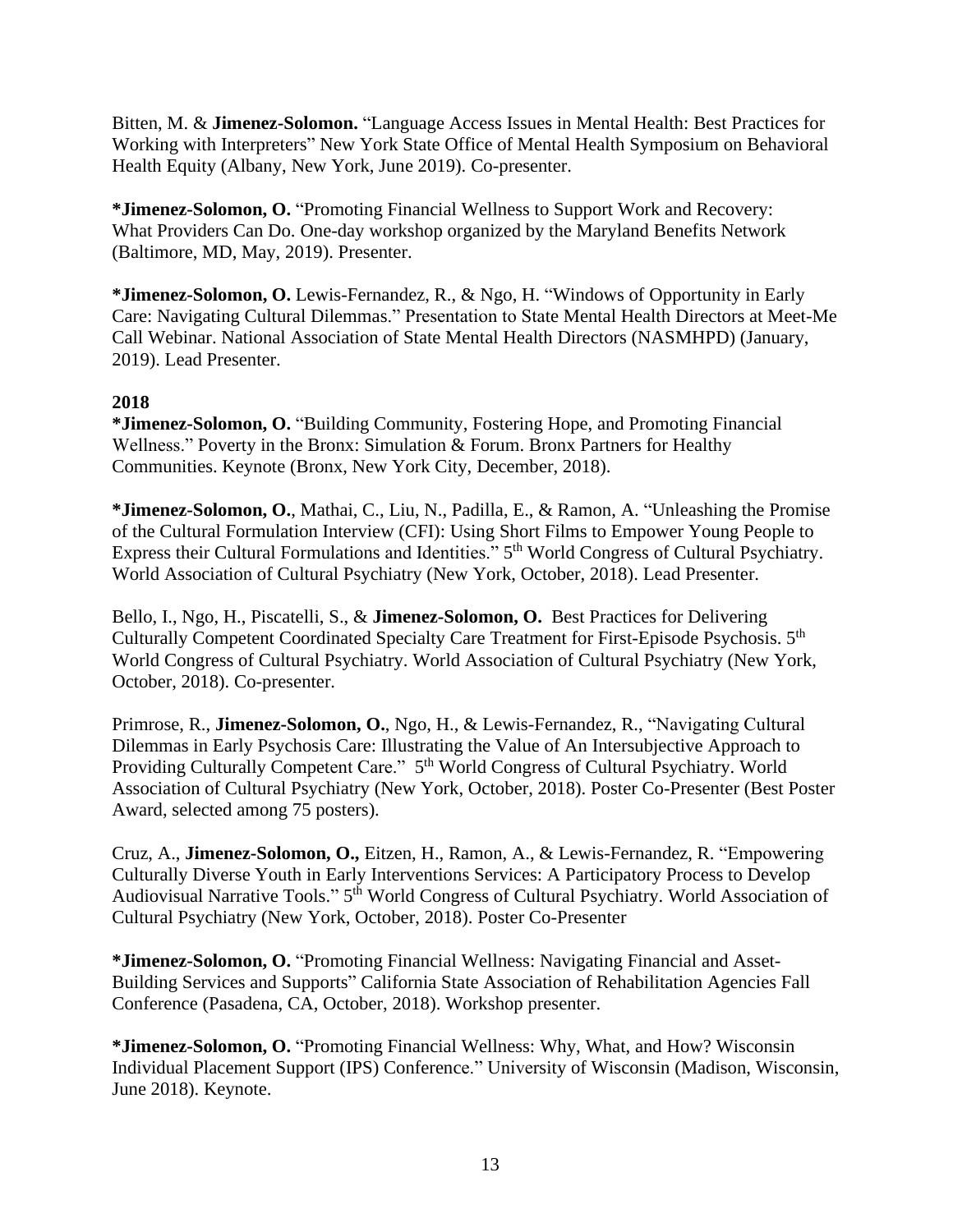**\*Jimenez-Solomon, O.** "Supporting Individuals to Navigate and Utilize Financial and Asset-Building Supports" Wisconsin Individual Placement Support (IPS) Conference. University of Wisconsin (Madison, Wisconsin, June 2018). Workshop.

**\*Jimenez-Solomon, O.** "Facilitating Financial Wellness Assessments and Financial Wellness Action Plans" Wisconsin Individual Placement Support (IPS) Conference. University of Wisconsin (Madison, Wisconsin, June 2018). Workshop.

**\*Jimenez-Solomon, O.** "Financial Wellness." International Individual Placement Support (IPS) Learning Community Meeting (Nashville, TN, May, 2018). Workshop Facilitator.

**\*Jimenez-Solomon, O. "**Engaging Young People Effectively in Early Care: Fostering Empathy, Vulnerability, Courage and Conversations about What Matters Most to Young People." California State Association of Rehabilitation Agencies Spring Conference (Concord, CA, May 2018). Keynote.

**\*Jimenez-Solomon, O. "**Utilizing Short Films to Empower Young People to Talk about What Matters Most to Them in Recovery." California State Association of Rehabilitation Agencies Spring Conference (Concord, CA, May 2018). Workshop.

Morris, M., Arias, A., **Jimenez-Solomon**, O., Town, M., Santini, J., & Lewis, A. "Advancing Financial Literacy for Individuals with Disabilities: Challenges and Opportunities." National Disability Institute & Municipal Securities Rulemaking Board (Washington DC, April 2018). Panelist.

**\*Jimenez-Solomon, O.** "Promoting Financial Wellness: Why, What, and How? Tennessee Individual Placement Support (IPS) Regional Summits. (Oak Ridge, Chapel Hill, & Wildersville, TN, March, 2018). Keynote.

Swarbrick, M, Nemec, P., **Jimenez-Solomon, O.** Taking Control of Your Financial Wellness. National webinar sponsored by the Substance Abuse and Mental Health Services Administration (SAMHSA)'s Program to Achieve Wellness (January, 2018). Co-presenter.

### **2017**

**\*Jimenez-Solomon, O.** "Daring to Dream: Empowering Young People to Talk about Who They Are and What Matters to Them in Early Care." Onondaga Pathways to Career. Onondaga Community College (Syracuse, NY, October, 2017). Presenter.

**\*Jimenez-Solomon, O.** "Promoting Financial Wellness to Support Employment Outcomes: The Human and the Business Case." Annual Individual Placement Support (IPS) Statewide Supported Employment Conference. Oregon Supported Employment Center of Excellence (Silverton, OR, September, 2017). Keynote speaker.

**\*Jimenez-Solomon, O.** "Peer-Supported Economic Empowerment: Promoting Financial Wellness to Support Employment and Recovery Outcomes." Annual Individual Placement Support (IPS) Statewide Supported Employment Conference. Oregon Supported Employment Center of Excellence (Silverton, OR, September, 2017). Workshop presentation*.*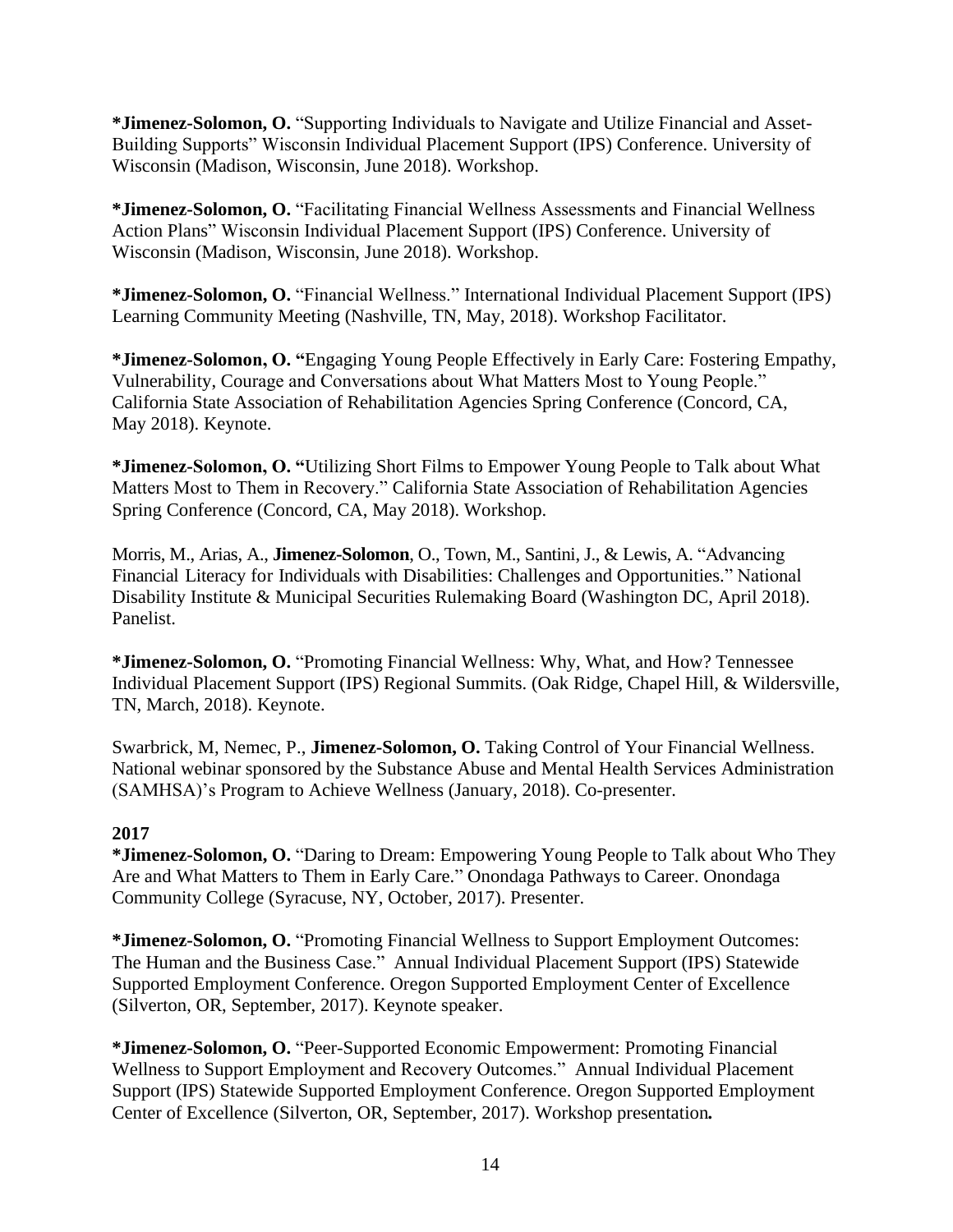**\*Jimenez-Solomon, O.** "Supporting Individuals to Navigate Existing Asset-Building and Financial Supports: What Employment Providers Can Do Peer-Supported Economic Empowerment: Promoting Financial Wellness to Support Employment and Recovery Outcomes." Annual Individual Placement Support (IPS) Statewide Supported Employment Conference. Oregon Supported Employment Center of Excellence (Silverton, OR, September, 2017). Workshop presentation**.** 

**\*Jimenez-Solomon, O.** "Financial Wellness: What does it have to do with recovery and what can behavioral health providers do?" Missouri & Kansas Behavioral Health Conference 2017. (Kansas City, MO, September, 2017). Workshop presentation.

**\*Jimenez-Solomon, O.** "Promoting Financial Wellness to Support Employment and Recovery Outcomes: A Peer-Supported Economic Empowerment Model" Missouri & Kansas Behavioral Health Conference 2017. (Kansas City, MO, September, 2017). Workshop presentation.

**\*Jimenez-Solomon, O.**, Martinez, T., & Vite, L. "Peer-Supported Economic Empowerment and Financial Wellness for Recovery." Alternatives Conference 2017. Workshop presentation. National Coalition for Mental Health Recovery. (Boston, MA, August, 2017). Co-presenter.

**\*Jimenez-Solomon, O.**, Mathai, C., Ramon, A., & Cruz, A. "*Culture Matters:* Empowering Young People to Talk about Who They Are and What Matters to Them in Early Care." Alternatives Conference 2017. Workshop presentation. National Coalition for Mental Health Recovery. (Boston, MA, August, 2017). Co-presenter.

**\*Jimenez-Solomon, O.** "Empowering Individuals with Serious Mental Illness to Achieve Financial Wellness." International Individual Placement Support (IPS) Learning Community Meeting (Cleveland, OH, May, 2017). Keynote speaker.

\***Jimenez-Solomon, O.,** Swarbrick. "Promoting Economic Empowerment: What is the case for IPS programs and how can IPS programs do?" International Individual Placement Support (IPS) Learning Community Meeting (Cleveland, OH). Facilitator and Discussant.

Lewis, A. , **Jimenez-Solomon, O.,** & Walton, D. "Report Release: Banking Status and Financial Behaviors of Adults with Disabilities: Findings from the 2015 FDIC National Survey of Unbanked and Underbanked Households." National Disability Institute (Washington DC, April 2017). Disability Panel. Reactor representing the psychiatric disability community.

#### **2016**

\***Jimenez-Solomon, O.** "Cultural Aspects of Engagement among Youth in First Episode Psychosis Services." New York State National Alliance on Mental Illness (NAMI) Annual Conference (Albany, NY, November, 2016). Keynote Speaker.

\***Jimenez-Solomon, O.,** Swarbrick., M., Kelley, M., Duke, S. "Peer-Supported Economic Empowerment: Promoting Financial Wellness among People in Mental Health Recovery." New York Association of Psychiatric Rehabilitation Services (NYAPRS). Annual Conference Third International Sociological Association Forum of Sociology (Kerhonkson, NY, September 2016).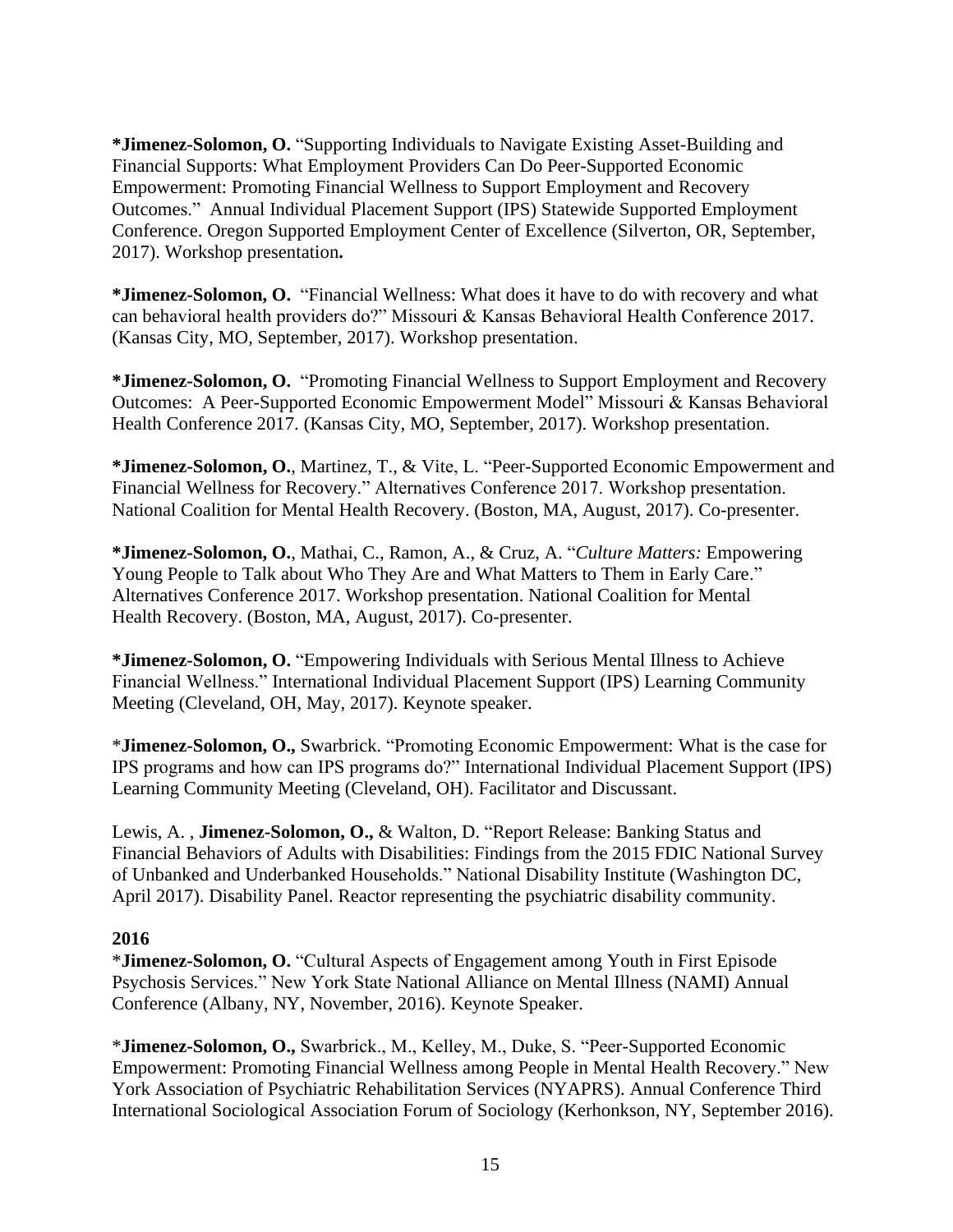Paper presentation.

**\*Jimenez-Solomon, O.** "In This Together: A Dialogue about Recovery Supports for Adults & Families." Meeting hosted by the U.S. Substance Abuse and Mental Health Services Administration (SAMHSA) and Center for Social Innovations. "Addressing the Needs of Ethnic and Cultural Minorities" (Rockville, MD, August 2016) Panel Facilitator.

\***Jimenez-Solomon, O.,** Mendez-Bustos, P., & Swarbrick, M. "Addressing the Poverty and Social Exclusion of People with Mental Illness in the United States. Third International Sociological Association Forum of Sociology (Vienna, Austria, July 2016). Paper presentation.

Kennedy, A., **Jimenez-Solomon, O.** & Louison, A.M. "Engagement: A New Standard for Mental Health Care," Learning Institute during the 2016 National Convention, National Alliance on Mental Illness (NAMI) (Denver, July 2016). Presenter.

Lewis-Fernández, R. & **Jimenez-Solomon, O.** "Using the Cultural Formulation Interview to Support Recovery." Webinar hosted by the U.S. Substance Abuse and Mental Health Services Administration (SAMHSA) Recovery to Practice (June, 2016). Presenter.

Lewis-Fernández, R. & **Jimenez-Solomon, O.** "Using the Cultural Formulation Interview to Support Recovery Outcomes." Webinar hosted by the New York Association of Psychiatric Rehabilitation Services (NYAPRS) Cultural Competence Committee (June, 2016)

## **2015**

\***Jimenez-Solomon, O. "**Peer Supported Economic Empowerment: Promoting Financial Wellness through Peer Support." Money Matters: Financial Services Model Conference. Collaborative Support Programs of New Jersey, Rutgers University School of Health Related Professions (Scotch Plains, NJ, December 2015). Paper presentation.

\***Jimenez-Solomon, O.,** Kelley, M. & Nugent, M. "Peer-Supported Economic Empowerment Strategies: Alternatives to Poverty and Economic Exclusion" Alternatives Conference (Memphis, TN, October 2015). Paper presentation.

\***Jimenez-Solomon, O.,** Mendez-Bustos, P., & Swarbrick., M. "Developing a Peer-Supported Economic Empowerment Model" XXXV Inter-American Society Congress. Annual meeting of the Inter-American Society of Psychology (Lima, Peru, July 2015).

Alarcon, R., **Jimenez-Solomon, O.** & Lewis-Fernandez. "The International Field Trial of DSM-5 Cultural Formulation Interview: Key Lessons and Preliminary Findings from the Peru-U.S.A. Collaboration." Hispano-American Research and Training Collaborations Symposium. American Society for Hispanic Psychiatry (Toronto, Canada, May 2015). Presentation of research project and results.

\***Jimenez-Solomon, O.** Achieving Wellness while Working. Boston University Center for Psychiatric Rehabilitation Services (Boston, MA, June 2015). Guest lecture.

**2014**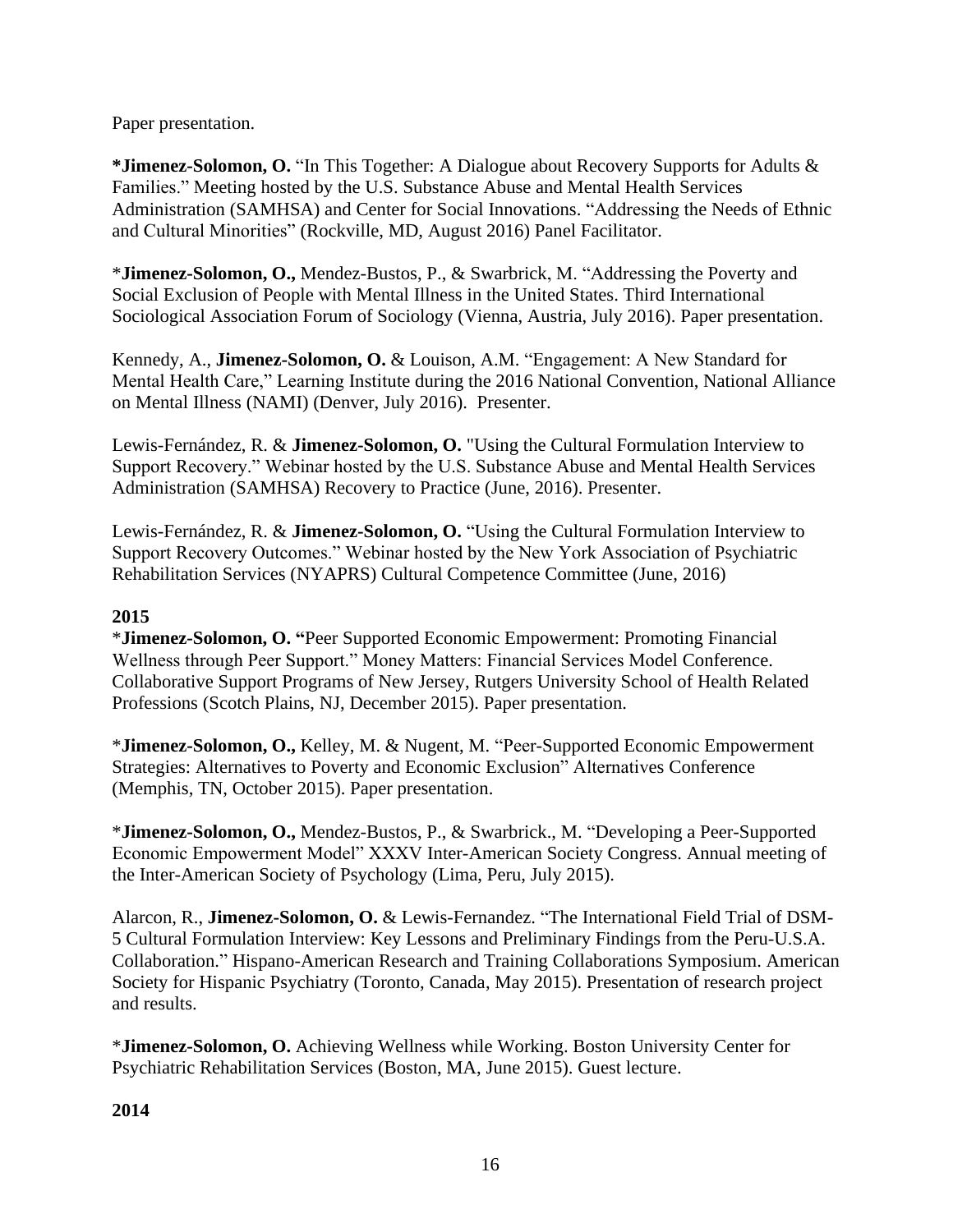**\*Jimenez-Solomon, O.** & Swarbrick, M. [Promoting Economic Empowerment &](http://columbiapsychiatry.org/videos/promoting-economic-empowerment-recovery-through-peer-support) Recovery [through Peer Support.](http://columbiapsychiatry.org/videos/promoting-economic-empowerment-recovery-through-peer-support) Columbia Psychiatry Radio Talk. Columbia Psychiatry Department. Columbia University Medical Center (New York, NY, September 2014). Guest lecture.

## **2012**

\***Jimenez-Solomon, O.** Breaking the Poverty Cycle: Creating Social and Economic Opportunities. Guest online lecture. Resource Center to Promote Acceptance and Social Inclusion, United States Substance Abuse and Mental Health Services Administration (SAMHSA) (February 2012). Guest lecture.

## **2011**

Mathai, C. & **Jimenez, O. (2011).** Building the Capacity of Psychiatric Rehabilitation Programs to Promote Employment and Economic Self-Sufficiency. New York State Shared Vision: Transforming Employment for People with Psychiatric Disabilities. 36<sup>th</sup> Annual Conference of the United States Psychiatric Rehabilitation Association (USPRA). (Boston, MA, 2011). Retrieved from USPRA website:

*uspra.info/Education/Conference2011/.../602CombinedPPTs.pptx*

\***Jimenez-Solomon & O.** & Mathai, C. [Building the Capacity of Mental Health Programs to](http://www.tucollaborative.org/events/conference_agenda.html)  Provide Recovery‐[Oriented Employment Services: Economic Inclusion as Standard for](http://www.tucollaborative.org/events/conference_agenda.html)  [Psychiatric Rehabilitation \(Temple University, Second International Research Conference on](http://www.tucollaborative.org/events/conference_agenda.html)  Community Inclusion of Individuals with Psychiatric [Disabilities \(Philadelphia, PA, September](http://www.tucollaborative.org/events/conference_agenda.html)  [18, 2011\).](http://www.tucollaborative.org/events/conference_agenda.html) Research report presentation.

**\*Jimenez, O.** *"*New York Makes Work Pay: Developing a Path to Employment for New Yorker's with Disabilities." 7<sup>th</sup> Annual Executive Seminar. New York Association of Psychiatric Rehabilitation Services (NYAPRS). (Albany, NY, April 2011). Guest lecture.

**\*Jimenez, O** & Carpenter, J. "Making the Ticket-to-Work Work for Your Program." The Employment Institute: Employment for People with Disabilities: Strategies, Positive Outcomes, and Change. New York State Rehabilitation Association. The Rehabilitation Summit. (Albany, NY, September 2011). Guest lecture.

## **2010**

**\*Jimenez, O** & Restrepo-Toro, M. "Building Hope about Employment and Economic Self Sufficiency for All," one-day workshop for vocational rehabilitation providers, Boston University Center of Psychiatric Rehabilitation (Boston, MA).

Baron, R., **Jimenez, O.,** & Swarbrick, P. "Community Integration Update: Asset Development, Employment and Housing." 6<sup>th</sup> Annual Executive Seminar. New York Association of Psychiatric Rehabilitation Services (NYAPRS). (Albany, NY, April 2010). Report presentation.

**\*Jimenez, O.** & Dowse, P. Employment and Economic Development Summit: Creating Pathways to Employment and Entrepreneurial Development for New Yorkers with Disabilities. Guest Respondent to State Scorecard. New York Makes Work Pay Summit (Albany, NY, July 2010). Guest lecture.

## **2009**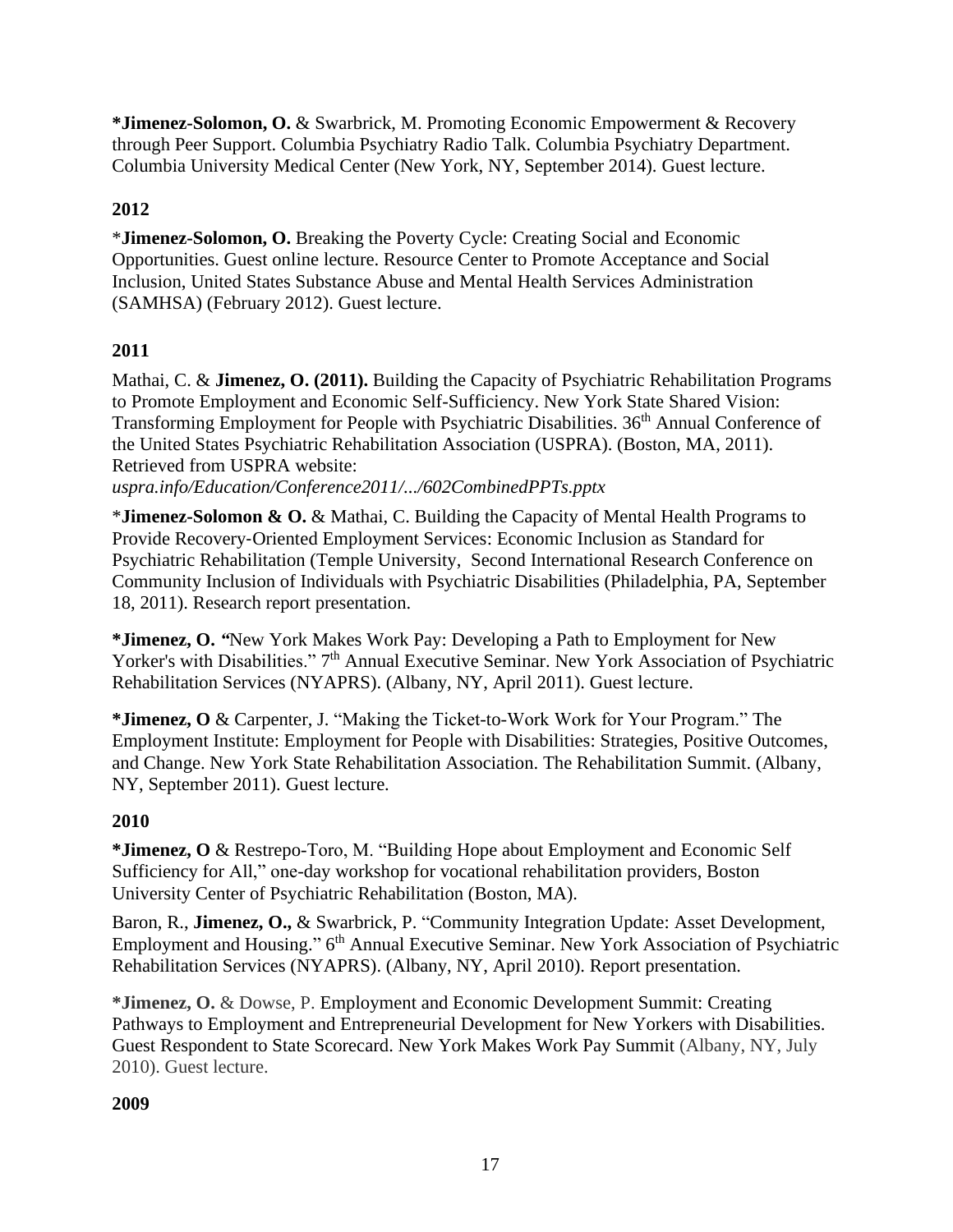**\*Jimenez, O.** Building Social [Capital to Break the Cycle of Poverty and Psychiatric Disability:](http://tucollaborative.org/pdfs/Toolkits_Monographs_Guidebooks/community_inclusion/NYAPRS_Proceedings.pdf)  [An Agenda for Asset Development Programming \(2009\).](http://tucollaborative.org/pdfs/Toolkits_Monographs_Guidebooks/community_inclusion/NYAPRS_Proceedings.pdf) Asset Development Strategies to Achieve Economic Self-Sufficiency Roundtable. 5<sup>th</sup> Annual Executive Seminar. New York Association of Psychiatric Rehabilitation Services (NYAPRS). (Albany, NY, April 2009). Research report presentation.

**\*Jimenez, O.** Peer Support Model to Build Social Capital and Improve Employment Outcomes among People With Psychiatric Disabilities. Innovative Programs to Improve Employment Outcomes Roundtable. 5th Annual Executive Seminar. New York Association of Psychiatric Rehabilitation Services (NYAPRS). (Albany, NY, April 2009). Research report presentation.

### **2002**

**\*Jimenez, O.** "Sexual Partners, Personal Networks and Constructions of Masculinity among Young Men in the Dominican Republic." Gender and Sexuality Research Symposium. Mailman School of Public Health Sociomedical Sciences Department (New York, NY, 2002). Research project presentation.

## **1998**

\***Jimenez, O.** Sexual Partners and Personal Networks among Young Men in Impoverished Neighborhood of Lima, Peru. Qualitative Health Research Conference. Annual meeting of the University of Alberta International Institute for Qualitative Methodology (Vancouver, Canada, 1998). Paper presentation.

Yon, C., **Jimenez, O**. & Valverde, R. Representations of Sexual and Preventive Practices in Relation to STD's and HIV/AIDS among Adolescents in Two Poor Neighborhoods in Lima, Peru: Relationship between Sexual Partners and Gender Representations. Seminar on Men, Family Formation and Reproduction. Research Seminar organized by the International Union for the Scientific Study of Population (ISSP) Committee on gender and Population in collaboration with the Centro de Estudios de Población (CENEP). (Buenos Aires, Argentina, 1998). Paper presentation.

**\*Jimenez, O**. [Entre patas y paltas: parejas sexuales, riesgos sexuales](http://www.xyonline.net/sites/default/files/AVSC,%20Literature%20review%20for%20Symposium.pdf) y redes personales entre jovenes varones [de Barrios Altos.](http://www.xyonline.net/sites/default/files/AVSC,%20Literature%20review%20for%20Symposium.pdf) Symposium about Male Participation in Sexual and Reproductive Health: New Paradigms (Simposion sobre Participación Masculina en la Salud Sexual y Reproductive: Nuevos Padigmas. FLACSO (Latin American Faculty of Social Sciences) Masculinity Network. Oaxaca Mexico (October, 1998). Abstract Presentation.

### **1996**

**\* Jimenez, O.** 'Pals', their sexual partners, and sexual hang-ups: personal networks and research on sexuality". First South-American Social Networks Research Conference (Lima, Peru, 1996). Paper presentation.

**\*Jimenez, O.**, Valverde, R., Yon, C. Beyond Intimacy: Five Studies Sexual and Reproductive Health Seminar, Pontifical Catholic University of Peru. (Lima, Peru, 1996). Book chapter presentation.

**\*Jimenez, O.** Sexual Partners and Personal Networks among Young Men in Impoverished